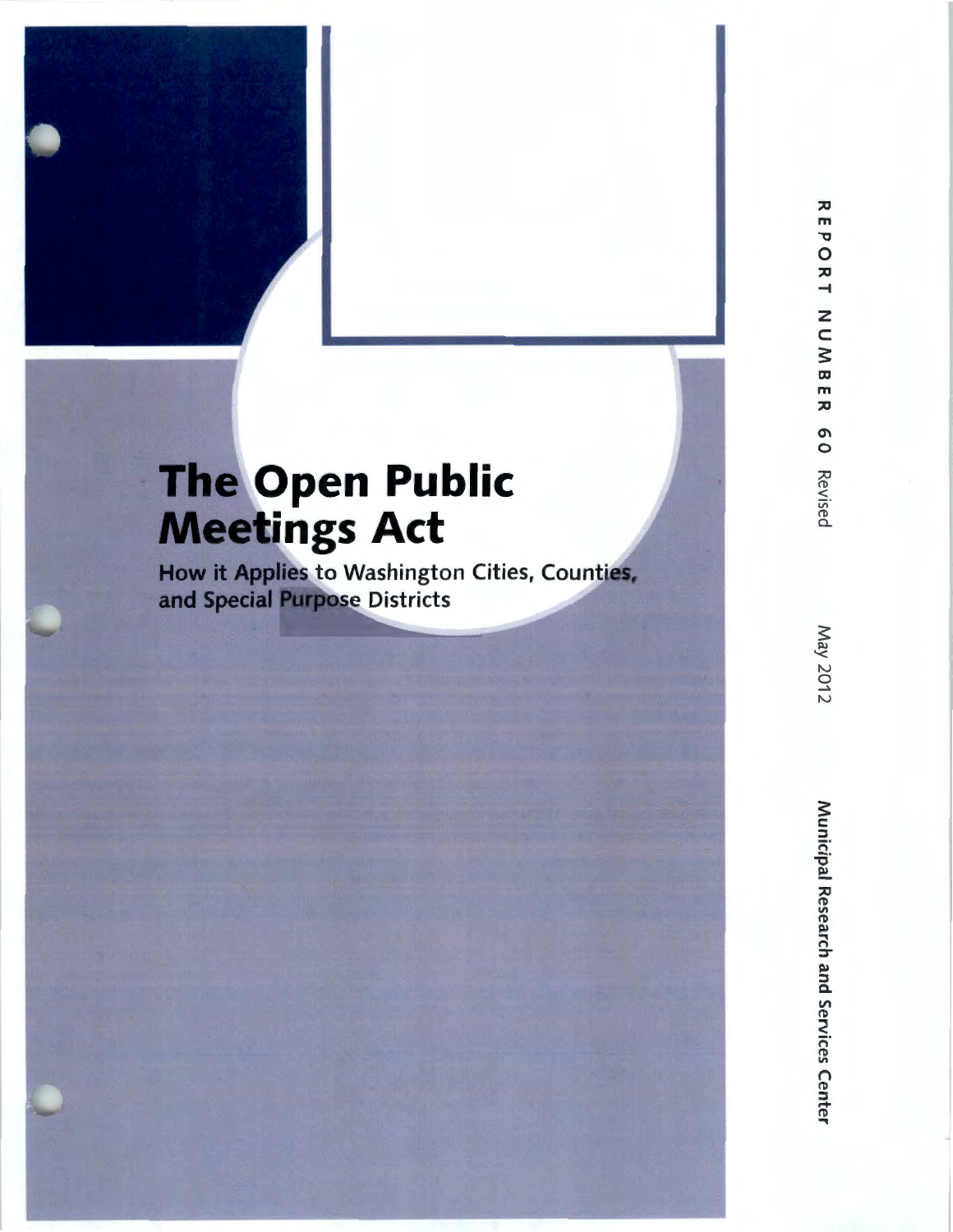#### **The Open Public Meetings Act**

Copyright © 2012 by the Municipal Research and Services Center of Washington. All rights reserved. Except as permitted under the Copyright Act of 1976, no part of this publication may be reproduced or distributed in any form or by any means or stored in a database or retrieval system without the prior written permission of the publisher; however, governmental entities in the state of Washington are granted permission to reproduce and distribute this publication for official use.

MRSC's mission is WORKING TOGETHER for excellence in local government through professional consultation, research and information services.

Municipal Research and Services Center 2601 4th Avenue, Suite 800 Seattle, WA 98121-1280 (206) 625-1300 (800) 933-6772 www.mrsc.org/publications/mrscpubs.aspx

Report Number 60 *Revised May 2012* 

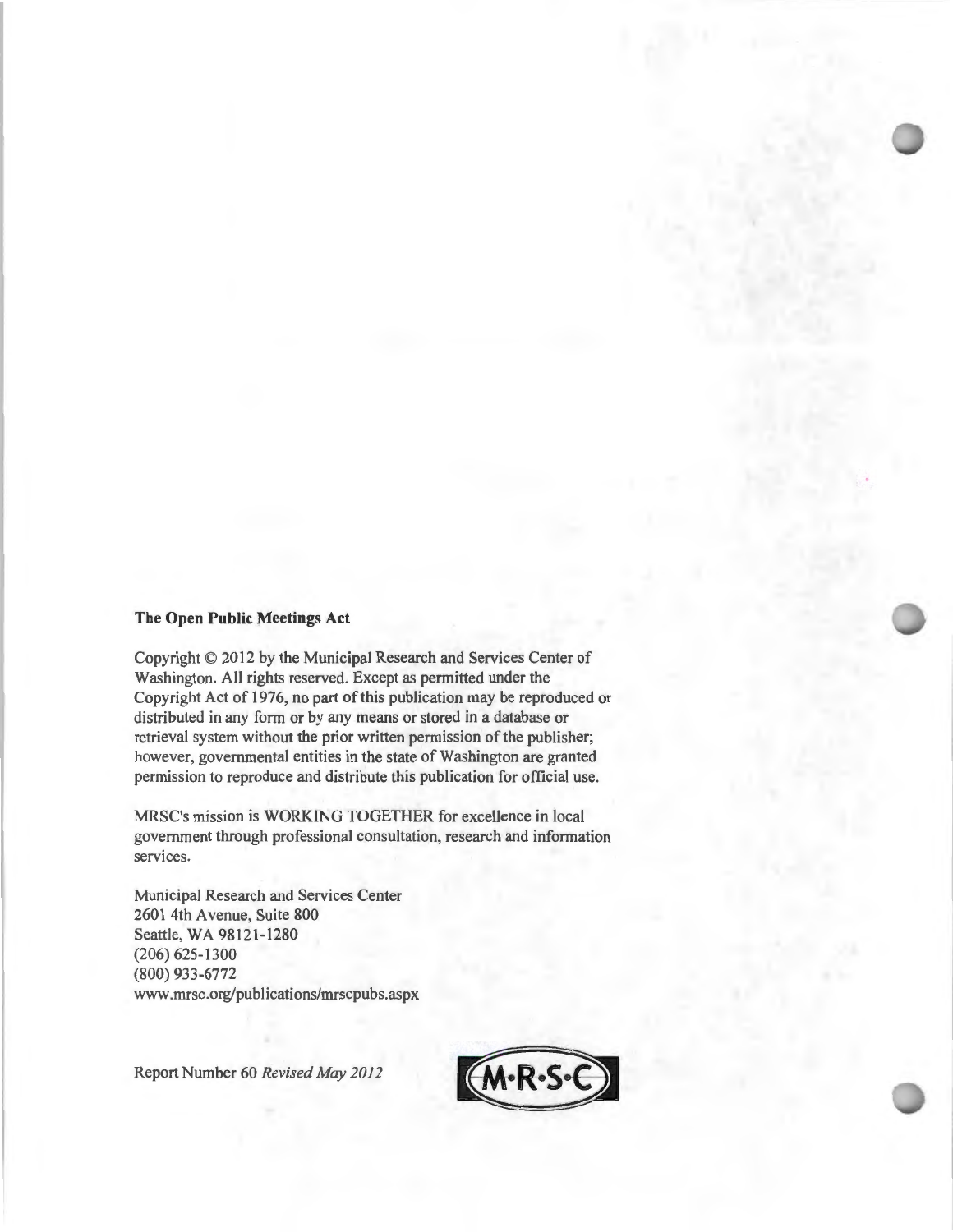# **Contents**

| $\overline{\phantom{a}}$ | Introduction                                                   |
|--------------------------|----------------------------------------------------------------|
| 3                        | Who Is Subject to the Act?                                     |
| 6                        | What Is a "Meeting"?                                           |
| 9                        | <b>What Procedural Requirements Apply</b><br>to Meetings?      |
| 15                       | When May a Governing Body Hold an<br><b>Executive Session?</b> |
| 25                       | What Meetings Are Exempt from the Act?                         |
| 27                       | What Are the Penalties for Violating the Act?                  |
| 29                       | Selected Cases and Attorney General Opinions                   |
|                          |                                                                |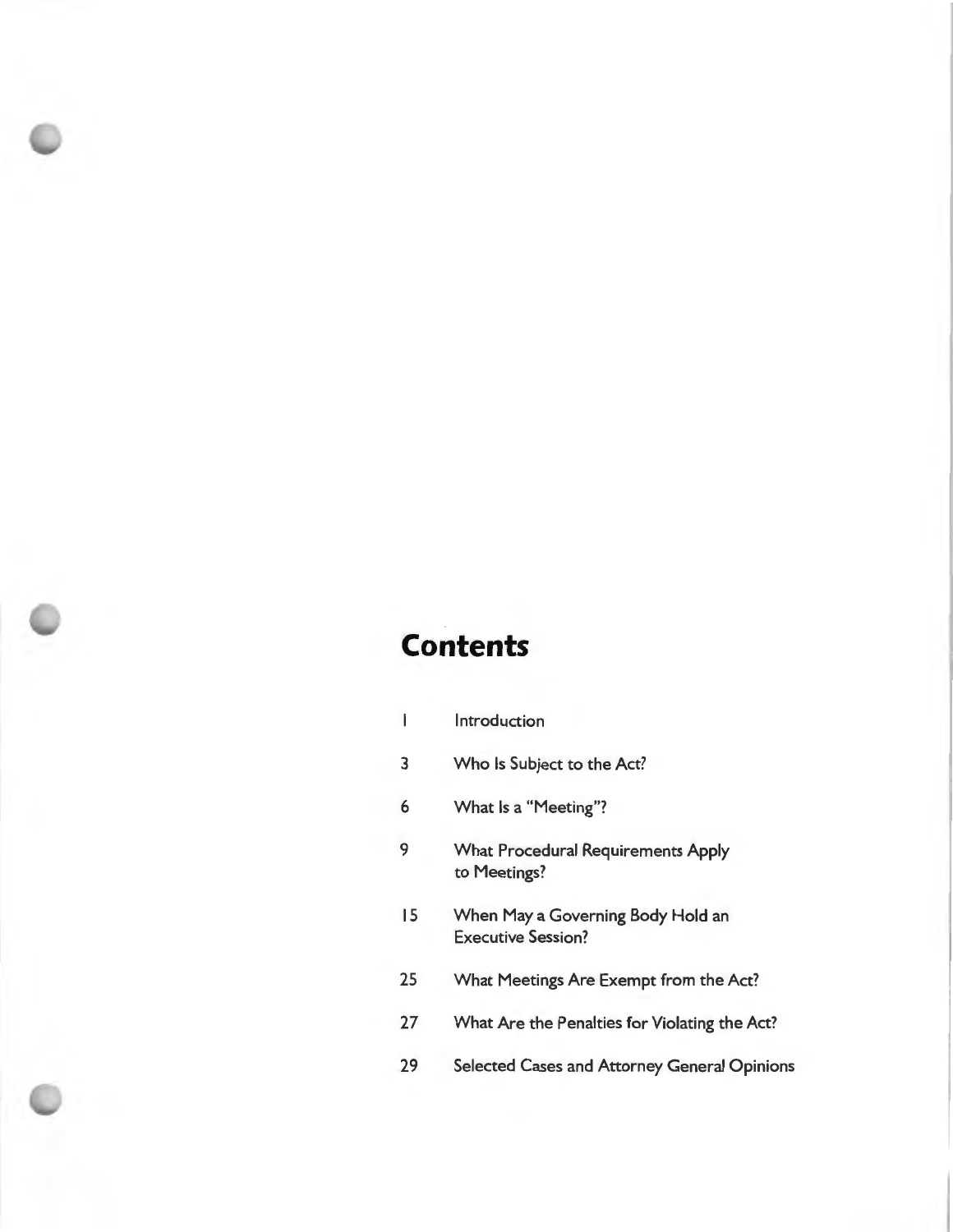### **Foreword**

This is the second revision of our original September 1997 publication on the Open Public Meetings Act. Issues involving public meetings of governing bodies of cities, towns, counties, and special purpose districts continue to figure prominently in inquiries to MRSC legal consultants. This publication is intended for use by city, town, county, and special purpose district officials and is intended to provide general guidance in understanding the policies and principles underlying this important law.

Special acknowledgment is given to Bob Meinig, Legal Consultant, who prepared this publication. Thanks are also due to Pam James, Legal Consultant, for her editing, and to Holly Stewart, Desktop Publishing Specialist, for designing the publication.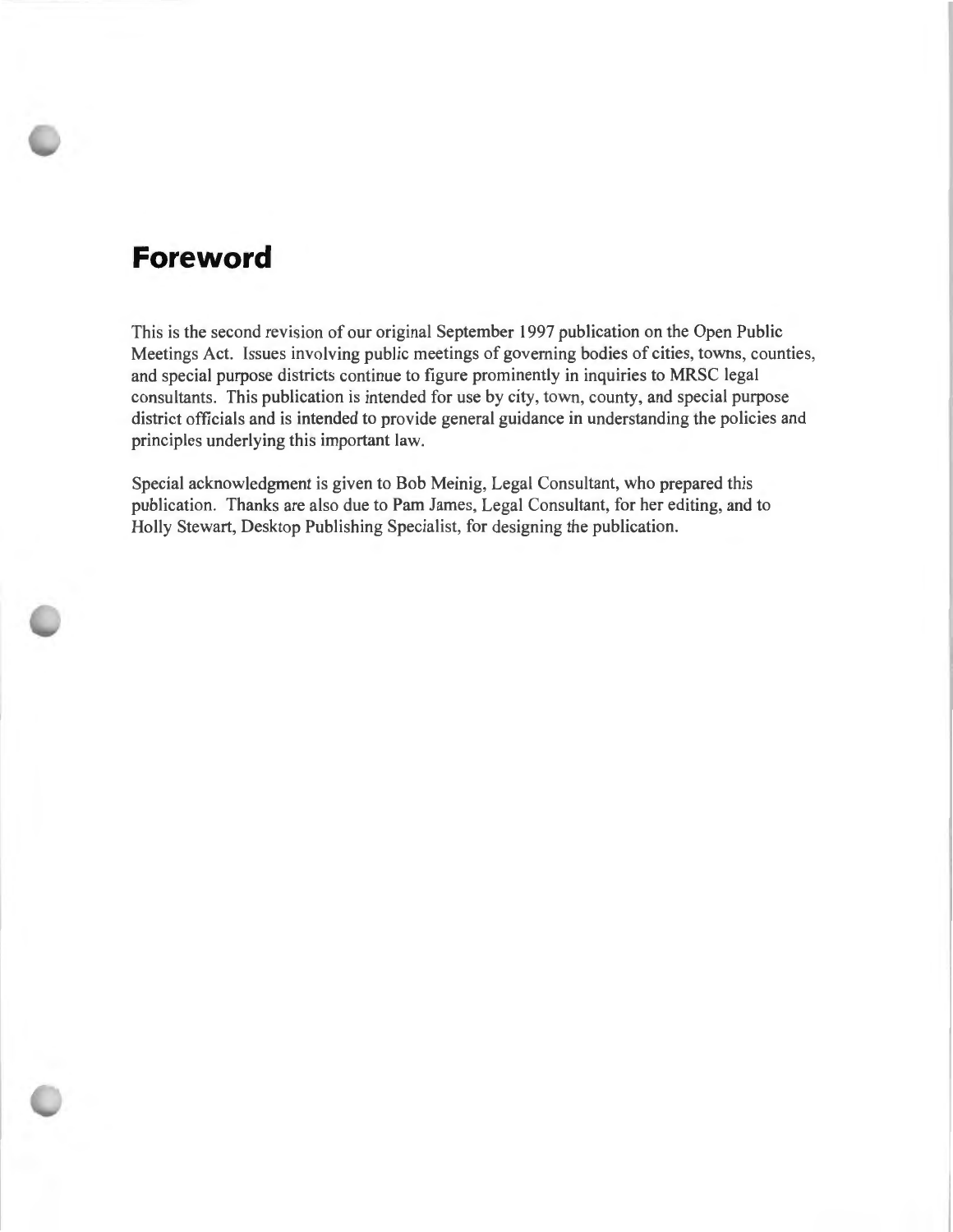### **Introduction**

In 1971, the state legislature enacted the Open Public Meetings Act (the "Act") to make the conduct of government more accessible and open to the public. The Act begins with a strongly worded statement of purpose:<sup>1</sup>

*The legislature finds and declares that all public commissions, boards, councils, committees, subcommittees, departments, divisions, offices, and all other public agencies of this state and subdivisions thereof exist to aid in the conduct of the people's business. It is the intent of this chapter that their actions be taken openly and that their deliberations be conducted openly.* 

*The people of this state do not yield their sovereignty to the agencies which serve them. The people, in delegating authority, do not give their public servants the right to decide what is good for the people to know and what is not good for them to know. The people insist on remaining informed so that they may retain control over the instruments they have created.* <sup>2</sup>

Codified in chapter 42.30 RCW, the Act applies to all city and town councils,<sup>3</sup> to all county councils and boards of county commissioners, and to the governing bodies of special purpose districts, as well as to many subordinate city, county, and special purpose district commissions, boards, and committees. It requires, basically, that all "meetings" of such bodies be open to the public and that all "action" taken by such bodies be done at meetings that are open to the public. The terms "meetings" and "action" are defined broadly in the Act and, consequently, the Act can have daily significance for cities, counties, and special purpose districts even when no formal meetings are being conducted.

<sup>1</sup> RCW 42.30.010

<sup>&</sup>lt;sup>2</sup>Throughout this publication, indented quotations in italics are statutory language.

<sup>&</sup>lt;sup>3</sup>For convenience, the term "city council" will in this publication also refer to town councils and to city commissions under the commission form of government. There is currently only one city in the state, Shelton, that is governed by the commission form of government.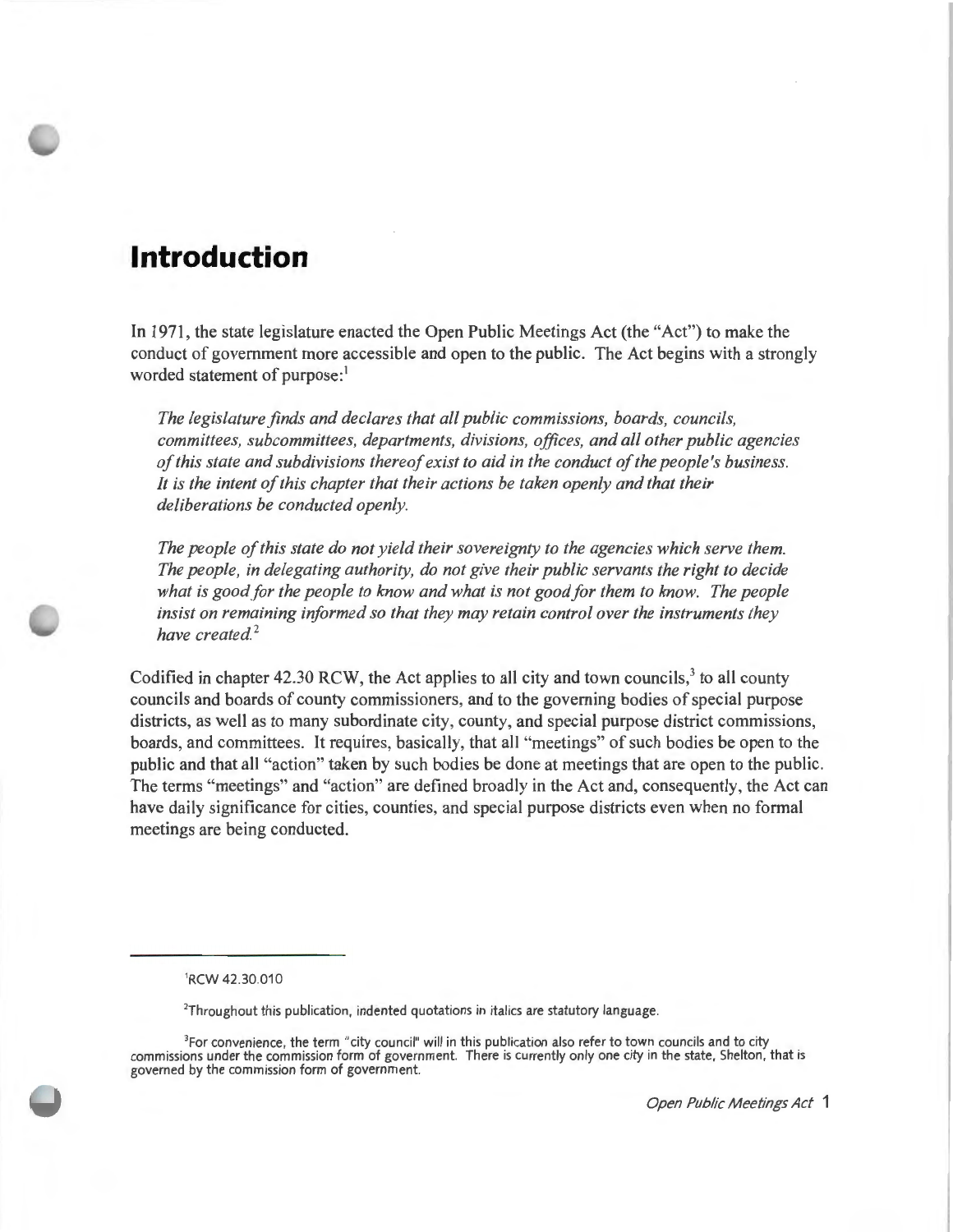This publication comprehensively reviews the Act as it applies to Washington cities, towns, counties, and special purpose districts.<sup>4</sup> It also provides answers to selected questions that have been asked of MRSC staff concerning application of the Act. However, we find that new questions constantly arise concerning the Act. So, if you have questions that are not addressed by this publication, do not hesitate to contact your legal counsel or MRSC legal staff.

<sup>4</sup> There is no single uniform definition of a special purpose district in state law. In general, a special purpose district is any unit of local government other than a city, town, or county that is authorized by law to perform a single function or a limited number of functions, such as water-sewer districts, irrigation districts, fire districts, school districts, port districts, hospital districts, park and recreation districts, transportation districts, diking and drainage districts, flood control districts, weed districts, mosquito control districts, metropolitan municipal corporations, etc.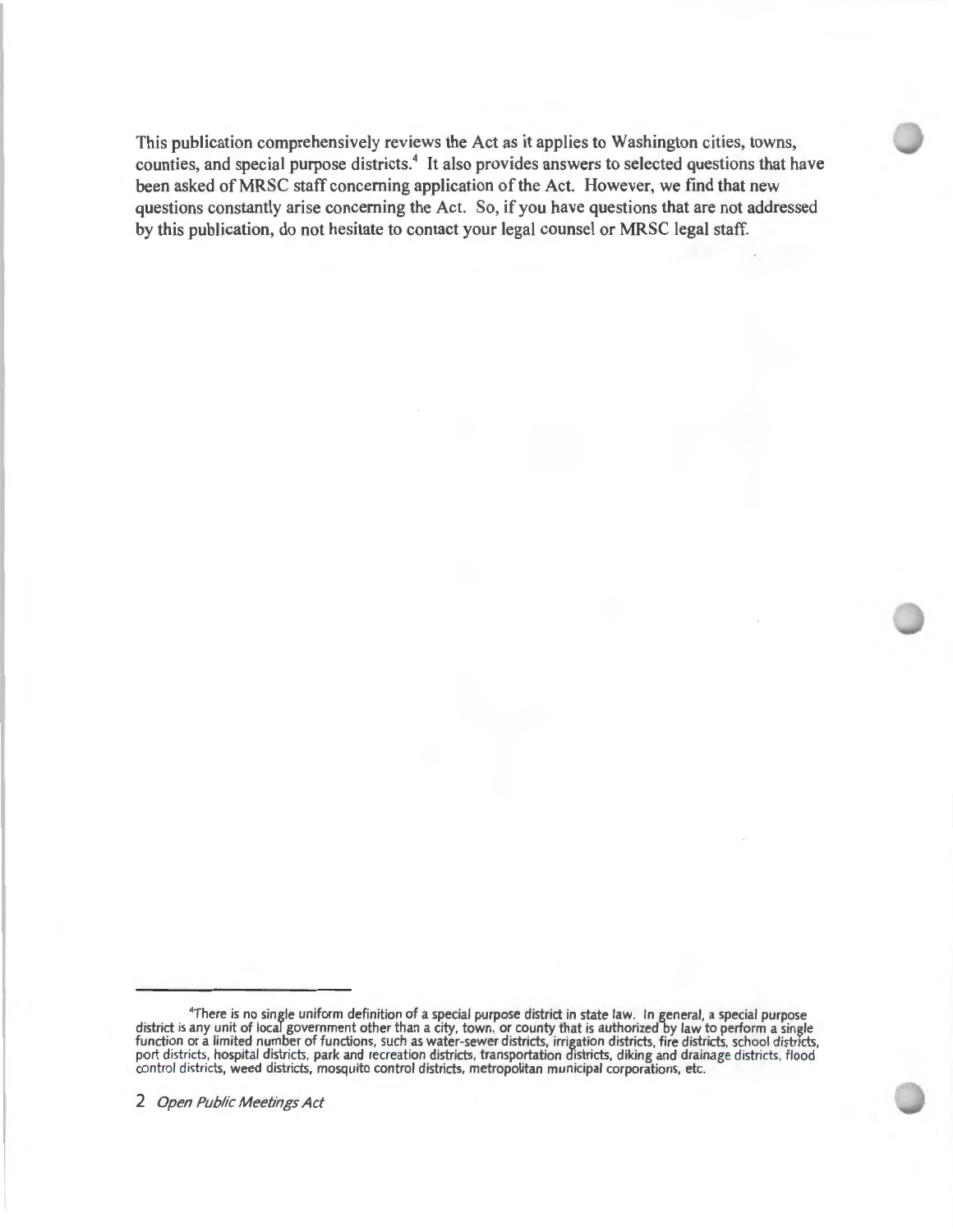# **Who Is Subject to the Act?**

The basic mandate of the Open Public Meetings Act is as follows:

*All meetings of the governing body of a public agency shall be open and public and all persons shall be permitted to attend any meeting of the governing body of a public agency, except as otherwise provided in this chapter. 5* 

The Act applies to "meetings" of a "governing body" of a "public agency." A "public agency" includes a city, county, and special purpose district.<sup>6</sup> A "governing body" is defined in the Act as follows:

*"Governing body " means the multimember board, commission, committee, council, or other policy or rule-making body of a public agency, or any committee thereof when the committee acts on behalf of the governing body, conducts hearings, or takes testimony or public comment.* 

The legislative bodies of cities and counties<sup>7</sup> clearly are governing bodies under this definition, as are the boards or commissions that govern special purpose districts. However, they are not the only governing bodies to which the Act applies. The Act also applies to any "subagency" of a city, county, or special purpose district,<sup>8</sup> because the definition of "public agency" includes:

*Any subagency of a public agency which is created by or pursuant to statute, ordinance, or other legislative act, including but not limited to planning commissions, library or park boards, commissions, and agencies.*  9

Under this definition, the subagency must be created by some legislative act of the governing body, such as an ordinance or resolution. A group established by a mayor to advise him or her

6 RCW 42 .30.020(1 )(b).

7 The legislative bodies of cities are the city councils or city commissions, and the legislative bodies of counties are the boards of county commissioners or county councils.

8 Most special purpose district governing bodies do not have the authority to create such subagencies.

9 RCW 42.30.020(1 )(c)

<sup>5</sup> RCW 42 .30.030.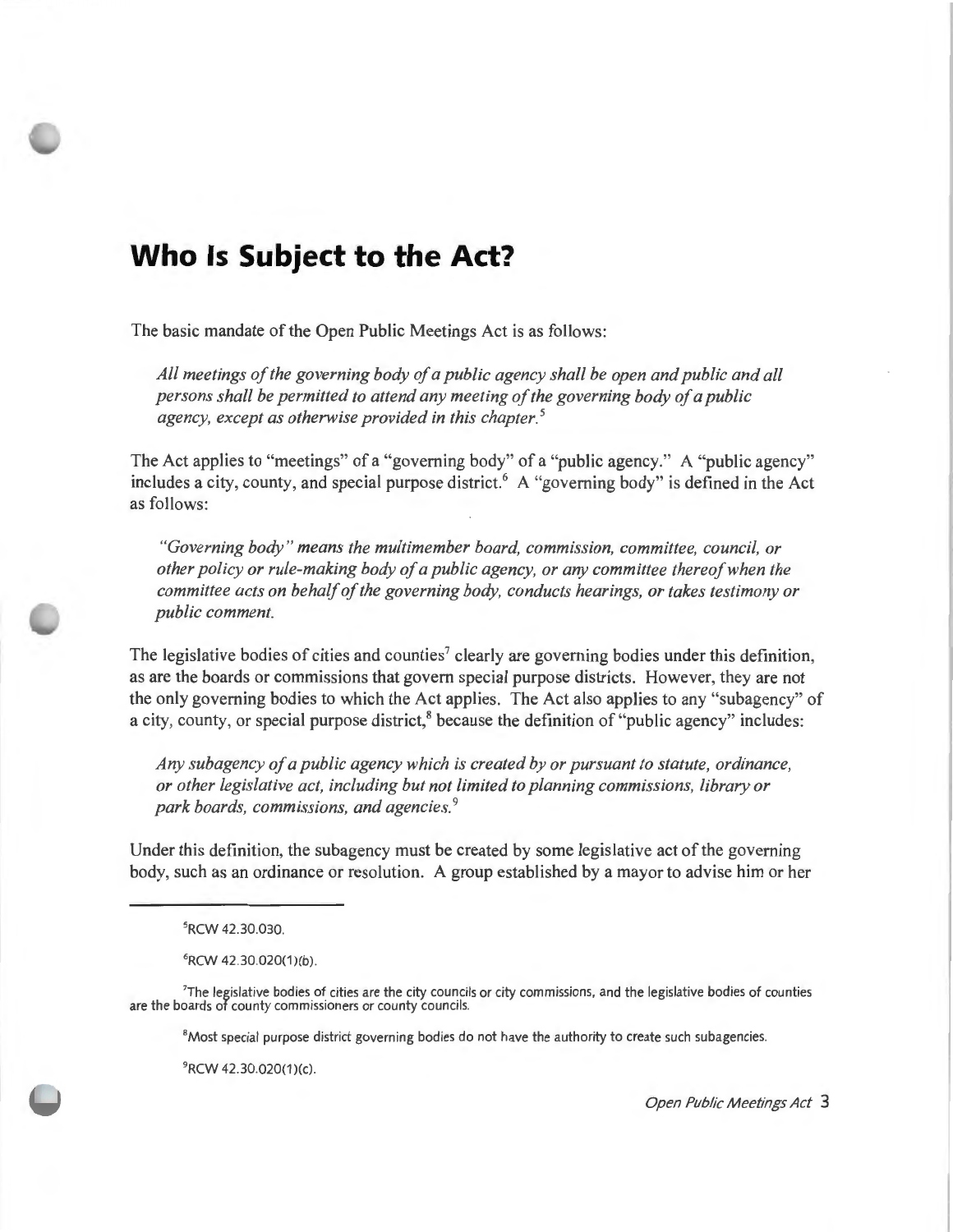could not, for example, be a subagency, because a mayor does not act legislatively. However, a legislative act alone does not create a subagency. According to the attorney general's office, a board or a commission or other body is not a subagency governed by the Act

unless it possesses some aspect of policy or rulemaking authority. In other words, its "advice," while not binding upon the agency with which it relates . . . , must nevertheless be legally a necessary antecedent to that agency's action.<sup>10</sup>

If a board or commission (or whatever it may be termed) established by legislative action is merely advisory and its advice is not necessary for the city, county, or district to act, the Act generally does not apply to it.

Given the above definitions, the following are governing bodies within city and county government that *are subject* to the Act:

- City council or commission
- County council or board of commissioners
- Planning commission
- Civil service commission
- Board of adjustment

Other boards or commissions will need to be evaluated individually to determine whether the Act applies to them. For example, the definition of a subagency identifies library boards, but, in some cities (particularly those without their own libraries), library boards function as purely advisory bodies, without any policymaking or rulemaking authority. That type of a library board would not be subject to the Act. In cities where library boards function under statutory authority<sup>11</sup> and possess policymaking and rulemaking authority, those boards must follow the requirements of the Act.

Most special purpose districts have only one "governing body" under the meaning of that term in the Act.

In some circumstances, the Act applies to a committee of a governing body. As a practical matter, city or county legislative bodies are usually the only governing bodies with committees to which the Act may apply. A committee of a city or county legislative body will be subject to the Act in the following circumstances:

<sup>10</sup>AGO 1971 No. 33, at 9. The attorney general's office bases its conclusion on this issue on the language "or other policy or rulemaking body of a public agency" in the definition of "governing body" in RCW 42.30.020(2), quoted above. See also AGLO 1972 No. 48.

<sup>11</sup>RCW 27.12.210.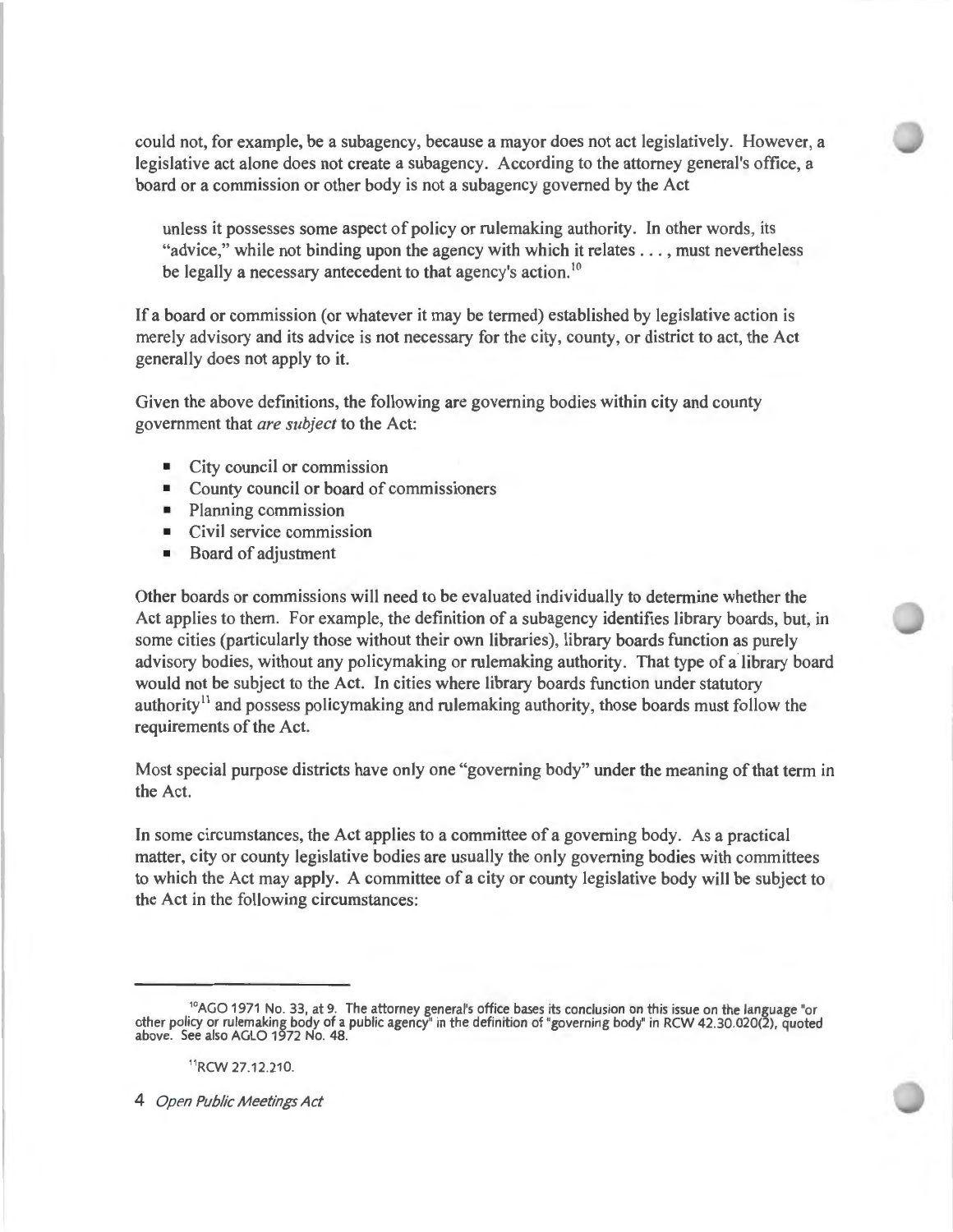- when it acts on behalf of the legislative body<sup>12</sup>
- when it conducts hearings, or
- when it takes testimony or public comment.

When a committee is not doing any of the above, it is not subject to the Act.<sup>13</sup>

Keep in mind that it is usually good public policy to open the meetings of city, county, and special district governing bodies to the public, even if it is uncertain or doubtful that the Act applies to them. Secrecy is rarely warranted, and the Act's procedural requirements are not onerous. This approach would be consistent with the Act's basic intent that the actions of governmental bodies "be taken openly and that their deliberations be conducted openly." <sup>14</sup>

### **Further Questions**

#### *May four councilmembers-elect of a seven-member council meet before taking their oaths of office without procedurally complying with the Act?*

Yes. Councilmembers-elect are not yet members of the governing body and cannot take "action" within the meaning of the Act, and so they are not subject to the Act.<sup>15</sup>

#### *Must a committee of the governing body be composed solely of members of the governing body for it to be subject to the Act under the circumstances identified in RCW 42.30.020(2)?*

This statute defines a "governing body" to include a "committee thereof when the committee acts on behalf of the governing body, conducts hearings, or takes testimony or public comment." (Emphasis added.) Does a "committee thereof" include only members of the governing body? This question has not been addressed by the courts. However, the attorney general's office has opined that a " committee thereof" may include individuals who are not members of the governing body when they are appointed by the governing body. <sup>16</sup>

<sup>14</sup>RCW 42.30.010.

<sup>15</sup> Wood v. Battle Ground School Dist., 107 Wn. App. 550, 561 (2001).

<sup>16</sup>AGO 1986 No. 16.

 $12$ According to the attorney general's office, a committee acts on behalf of the governing body "when it exercises actual or de facto decisionmaking power." AGO 1986 No. 16, at 12. However, in an informal letter to the Central Kitsap School District Board, dated March 21 , 2008, the open government ombudsman for the attorney general's office takes a more expansive view than this prior formal opinion regarding when a committee is subject to the Act.

<sup>&</sup>lt;sup>13</sup>While the definition of "governing body" speaks of "when" a committee acts so as to come within that definition, the courts have not been clear about whether a committee is subject to the Act for all of its meetings when it is only at some that it is acting in that manner. See Clark v. City of Lakewood, 259 F.3d 996 (9th Cir. 2001).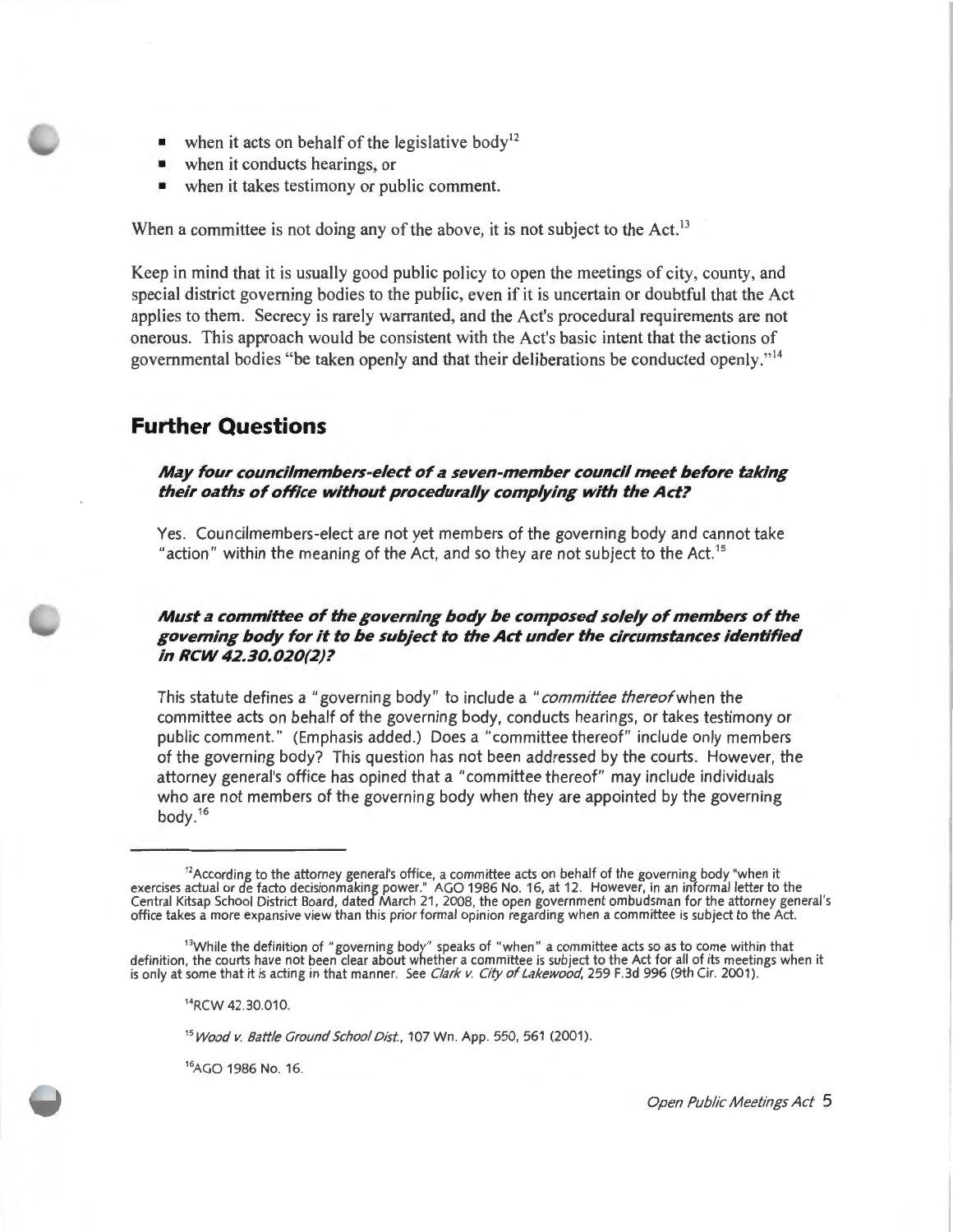### **What Is a** '' **Meeting"?**

There must be a "meeting" of a governing body for the Act to apply. Sometimes it is very clear that a "meeting" is being held that must be open to the public, but other times it isn't. To determine whether a governing body is having a "meeting" that must be open, it is necessary to look at the Act's definitions. The Act defines "meeting" as follows: "'Meeting' means meetings at which action is taken."<sup>17</sup> "Action," as referred to in that definition of "meeting," is defined as follows:

*"Action " means the transaction of the official business of a public agency by a governing body including but not limited to receipt of public testimony, deliberations, discussions, considerations, reviews, evaluations, and final actions. "Final action " means a collective positive or negative decision, or an actual vote by a majority of the members of a governing body when sitting as a body or entity, upon a motion, proposal, resolution, order, or ordinance.* <sup>18</sup>

Since a governing body can transact business when a quorum (majority) of its members are present,<sup>19</sup> it is conducting a meeting subject to the requirements of the Open Public Meetings Act whenever a majority of its members meet together and deal in any way with city, county, or special purpose district business, as the case may be. This includes simply discussing some matter having to do with agency business. Because members of a governing body may discuss the business of that body by telephone or e-mail, it is not necessary that the members be in the physical presence of each other for there to be a meeting subject to the Act.<sup>20</sup> See the "Further" Questions" at the end of this section. Also, it is not necessary that a governing body take "final action"<sup>21</sup> for a meeting subject to the Act to occur.

<sup>17</sup>RCW 42.30.020(4)

<sup>18</sup>RCW 42.30.020(3).

<sup>19</sup>See, e.g. , RCW 35A12.120; 35.23.270; 35.27.280; 36.32.010.

*<sup>20</sup> Wood v. Battle Ground School Dist,* 107 Wn. App. 550,562 (2001).

 $21$ RCW 42.30.020(3) defines "final action" as "a collective positive or negative decision, or an actual vote by a majority of the members of a governing body when sitting as a body or entity, upon a motion, proposal, resolution, order, or ordinance.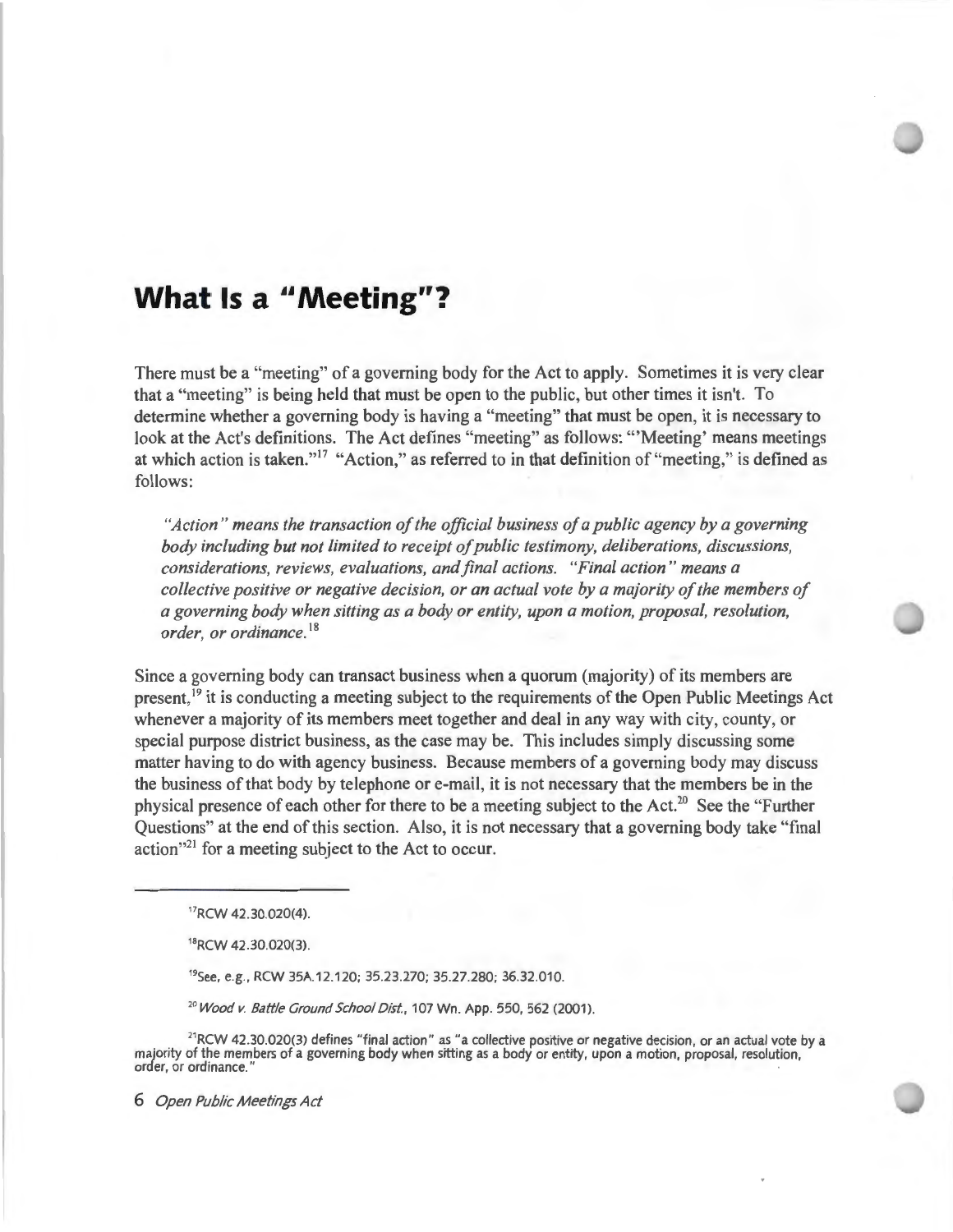Note that it does not matter if the meeting is called a "workshop," a "study session," or a "retreat"; it is still a meeting subject to the Open Public Meetings Act if a quorum is addressing the business of the city, county, or special purpose district. If a governing body just meets socially or travels together, it is not having a meeting subject to the Act as long as the members do not discuss agency business or otherwise take "action."<sup>22</sup>

### **Further Questions**

If a majority or more of the members of a governing body discuss city, county, *or district business by telephone or e-mdi/, dre they helving* **d** *meeting subject to the Act?* 

Since the members of a governing body can discuss city, county, or district business together by telephone or by e-mail so as to be taking "action" within the above definition, the governing body can conduct a meeting subject to the Act even when the members are not in the physical presence of one another<sup>23</sup> This type of meeting could take many forms, such as a conference call among a majority or more of the governing body, a telephone "tree" involving a series of telephone calls, or an exchange of e-mails. Since the public could not, as a practical matter, attend this type of "meeting," it would be held in violation of the Act.<sup>24</sup>

Given the increasingly prevalent use of e-mail and the nature of that technology, members of city councils, boards of county commissioners, and special district governing bodies must be careful when communicating with each other by e-mail so as not to violate the Act. However, such bodies will not be considered to be holding a meeting if one member emails the other members merely for the purpose of providing relevant information to them. As long as the other members only "passively receive" the information and a discussion regarding that information is not then commenced by e-mail amongst a quorum, there is no Open Public Meetings Act issue. <sup>25</sup>

#### *May one or more members of a governing body "attend" a meeting by telephone?*

Although no courts in this state have addressed this question, it probably would be permissible for a member of a governing body to "attend" a meeting by telephone, with the permission of the body, if that member's voice could be heard by all present, including

 $^{24}$ Though, at least one local government in this state has held an online meeting of its governing body, providing notice under the Act and giving the public the opportunity to "attend."

<sup>25</sup>*/d* at 564-65.

<sup>&</sup>lt;sup>22</sup>RCW 42.30.070; In re Recall of Roberts, 115 Wn.2d 551, 554 (1990).

<sup>&</sup>lt;sup>23</sup> Wood v. Battle Ground School Dist., 107 Wn. App. 550, 562-63 (2001).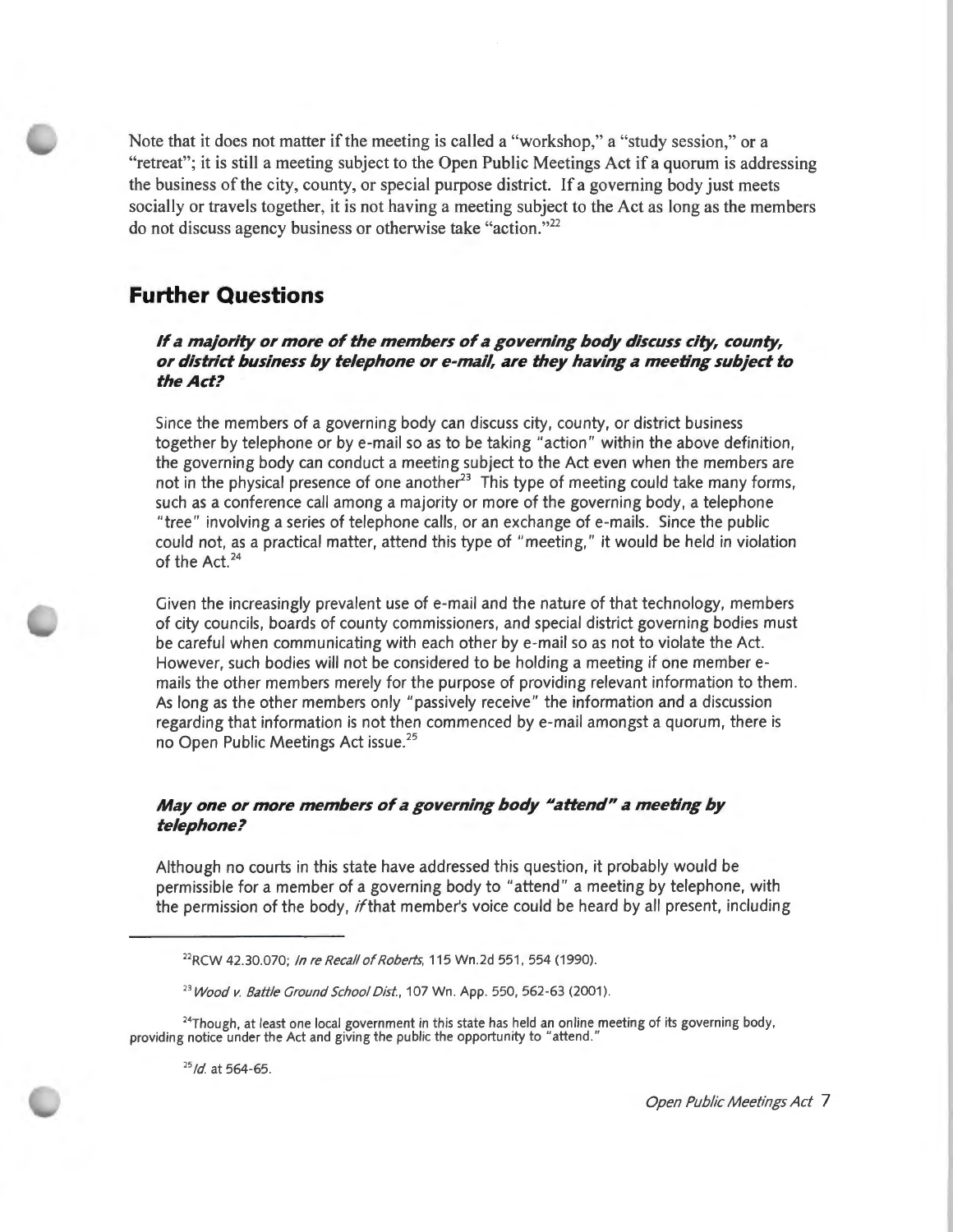the public, and if that member could hear all that is stated at the meeting. Some sort of speaker phone equipment would be necessary for this to occur. If a governing body decides to allow participation by telephone, it is advisable to authorize such in its rules, including under what circumstances it will be allowed.

#### *May a quorum of a city or county legislative body attend, as members of the audience, a citizens' group meeting?*

Yes, provided that the members attending the meeting do not discuss, as a group, city or county or district business, as the case may be, or otherwise take "action" within the meaning of the Act.<sup>26</sup> That possibility could in most circumstances be avoided by not sitting as a group.

#### *May an entire county council attend a private dinner in honor of the out-going county official without complying with the Open Public Meetings Act?*

Again, the issue comes down to whether the council will be dealing with county business. It can be argued that honoring the county official is itself county business. On the other hand, it could be argued that honoring an individual who is leaving county employment does not involve the functioning of the county. This is a gray area where caution should be exercised.

#### *Must the public be allowed to attend the annual city council retreat?*

Yes. A retreat attended by a quorum of the council where issues of city business are addressed constitutes a meeting.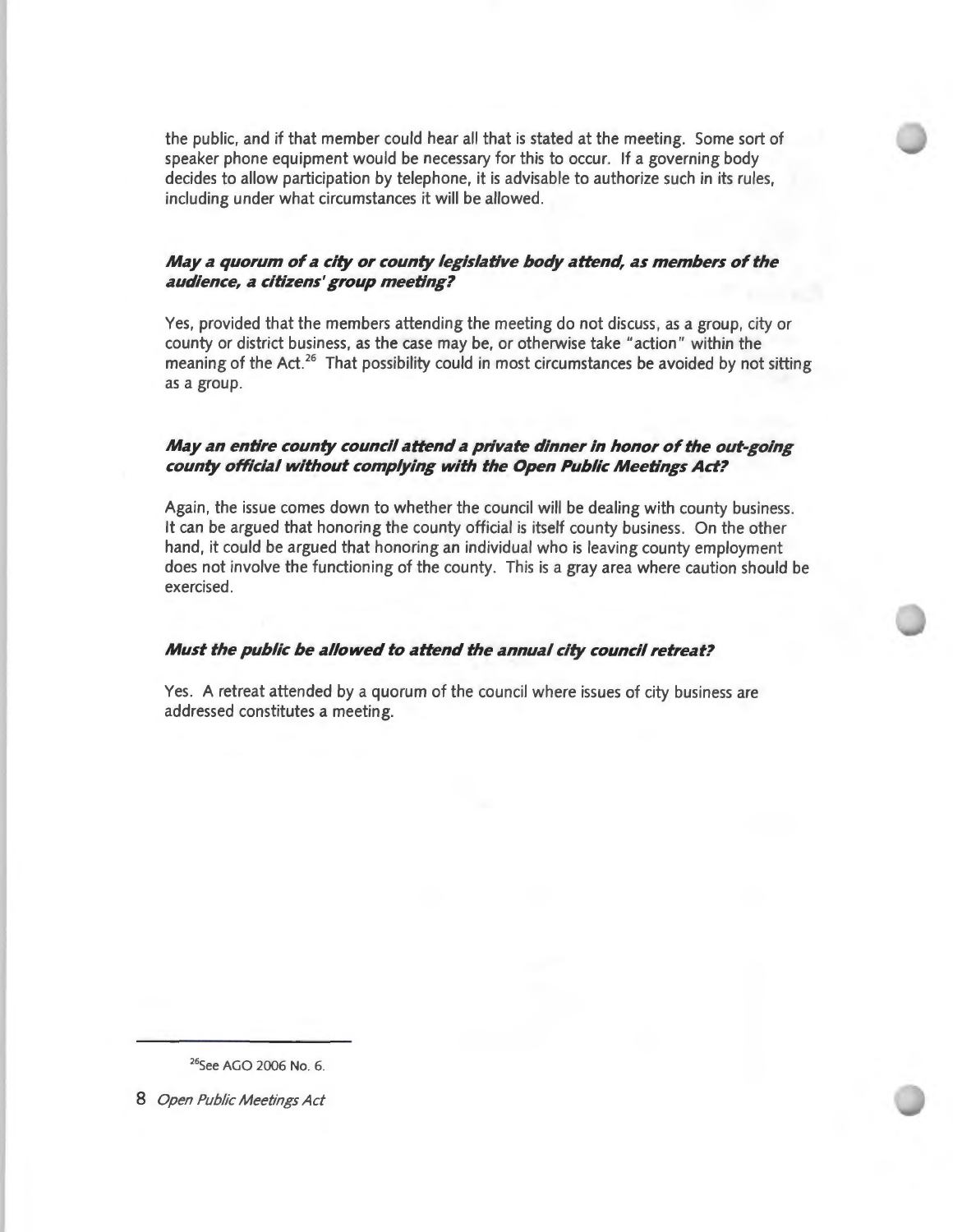# **What Procedural Requirements Apply to Meetings?**

The Act establishes some basic procedural requirements that apply to all meetings of a governing body, whether they are regular or specia l meetings. *All meetings of a governing body are, under the Open Public Meetings Act, either regular or special meetings.* It does not matter if it is called a " study session" or a "workshop" or a "retreat," it is either a regular or special meeting.

#### **What is a regular meeting?**

A regular meeting is one that is held according to a schedule adopted by ordinance, resolution, order, or rule, as may be appropriate for the governing body. $27$ 

#### **What is a special meeting?**

A special meeting is any meeting that is not a regular meeting. In other words, special meetings are not held according to a fixed schedule. Under the Act, special meetings have specific notice requirements, as discussed below. Also, governing bodies may be subject to specific limitations about what may be done at a special meeting.<sup>28</sup>

#### **What procedural requirements apply to all meetings of a governing body?**

The following requirements and prohibitions apply to both regular and special meetings of a governing body:

<sup>&</sup>lt;sup>27</sup>See RCW 42.30.060, .070, .080. Also, state law, though not the Open Public Meetings Act, may require the governing body of a city, county, or special district to meet with a certain regularity, such as monthly. For example, second class and code city councils, town councils, and the board of directors of any school district must meet at least once a month. RCW 35.23.181; RCW 35.27.270; RCW 35A.12.110; RCW 28A.343.380.

<sup>&</sup>lt;sup>28</sup>For example, second class city councils may not pass an ordinance or approve a contract or a bill for the payment of money at a special meeting. RCW 35.23.181 . Town councils may not pass a resolution or order for the payment of money at a special meeting. RCW 35.27.270. Many special purpose districts are subject to requirements that certain actions can be taken only at a regular meeting, i.e., not at a special meeting. See, e.g., RCW 54.16.100 (appointment and removal of public utility district manager); RCW 85.05.410 (setting compensation of board of diking district commissioners). The councils of first class and code cities and county legislative bodies have no specific limitations on actions that may be taken at a special meeting, other than those imposed by the Open Public Meetings Act.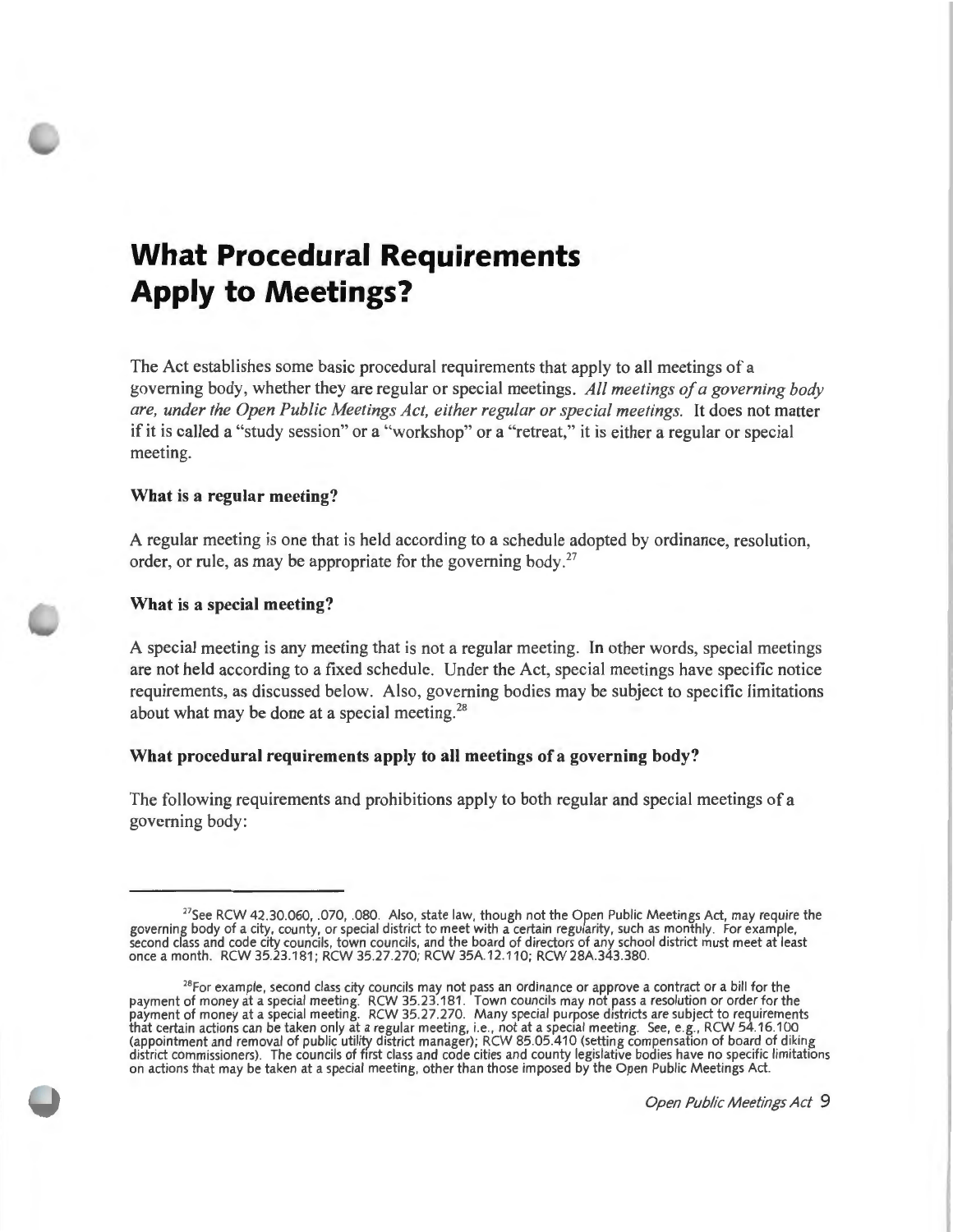- All meetings must be open to the public.<sup>29</sup>
- A member of the public may not be required as a condition of attendance to register his or her name or other information, or complete a questionnaire, or be required to fulfill any other condition to be allowed to attend.<sup>30</sup>
- The governing body may require the removal of members of the public who disrupt the orderly conduct of a meeting. If order cannot be restored by removal of individuals, the governing body may order the meeting room cleared and may continue in session or it may adjourn and reconvene the meeting at another location, subject to the limitations in RCW 42.30.050.<sup>31</sup>
- Votes may not be taken by secret ballot. $32$
- Meetings may be adjourned or continued subject to the procedures in RCW 42.30.090, as discussed below.
- The governing body may meet in executive (closed) session, but only for one of the reasons specified in and in accordance with the procedures identified in RCW 42.30.110.<sup>33</sup> See discussion on executive sessions.

Although the Act gives the public the right to attend meetings, the public has no statutory right to speak at meetings. However, as a practical and policy matter, city, county, and special district governing bodies generally provide the public some opportunity to speak at meetings.

The Open Public Meetings Act does not require that a city or county legislative body or special district governing body hold its meetings within the city or in a particular place in the county or district. However, other statutes provide that the councils of code cities, second class cities, and towns may take final actions on ordinances and resolutions only at a meeting within the city or

<sup>30</sup>RCW 42.30.040.

<sup>31</sup>That statute provides in relevant part as follows

In such a session, final disposition may be taken only on matters appearing on the agenda. Representatives of the press or other news media, except those participating in the disturbance, shall be allowed to attend any session held pursuant to this section. Nothing in this section shall prohibit the governing body from establishing a procedure for readmitting an individual or individuals not responsible for disturbing the orderly conduct of the meeting.

32RCW 42.30.060(2). Any vote taken by secret ballot is null and void.

33But, see footnote 44.

<sup>29</sup>RCW 42.30.030.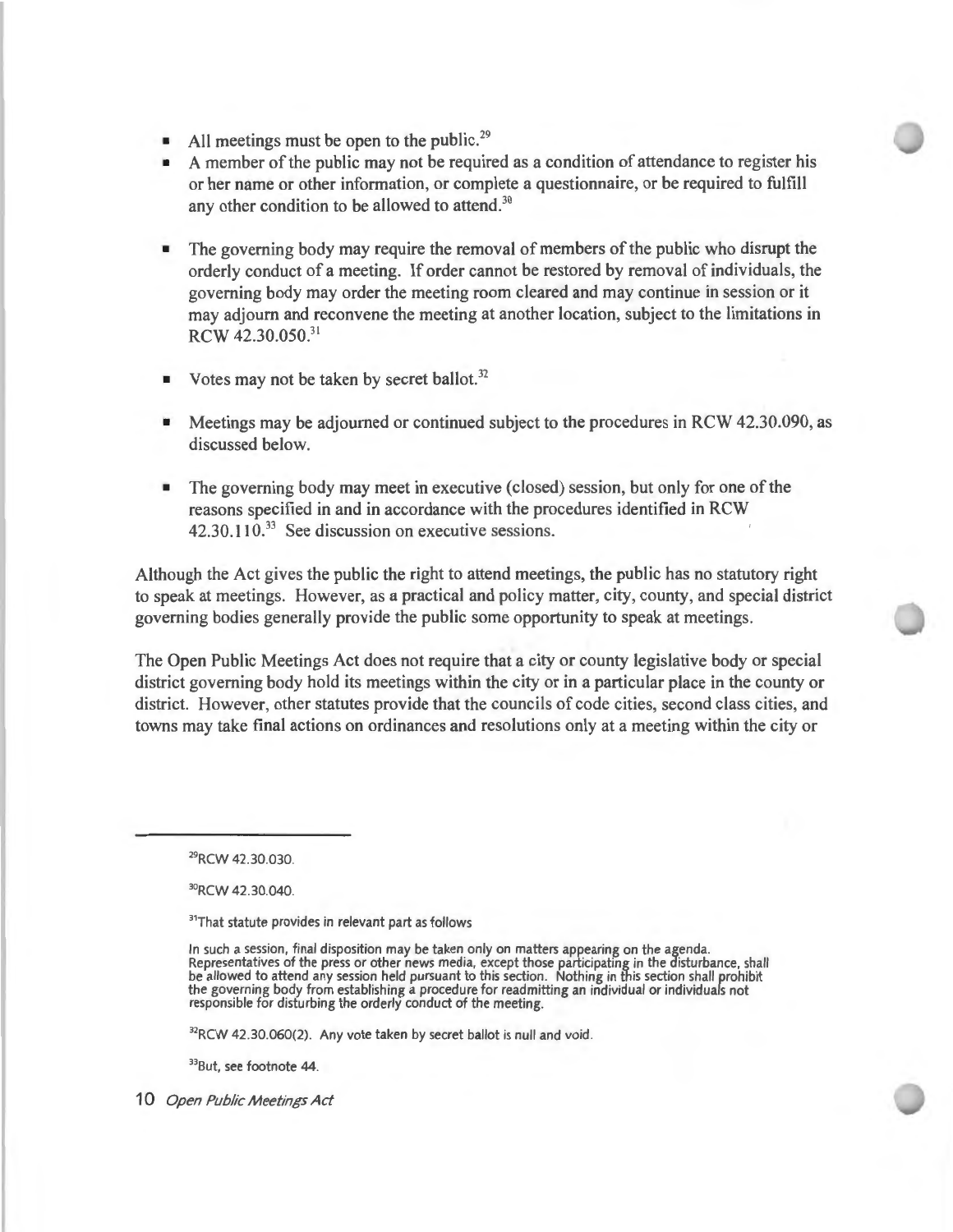town.<sup>34</sup> Also, county legislative bodies must hold their regular meetings at the county seat,<sup>35</sup> but may hold special meetings in the county outside of the county seat if there are agenda items that "are of unique interest or concern" to the residents of the area of the county in which the meetings are held.<sup>36</sup> Some special purpose district governing bodies, such as first class school district boards of directors,<sup>37</sup> are specifically required to hold their regular meetings within the district, while others, such as irrigation districts,<sup>38</sup> are specifically required to hold meetings in the county where the district is located. Where the statutes are silent as to where meetings must be held for a particular type of district, they should be held, if possible, within the district or, at the very least, within the county in which the district is located.

#### **What procedural requirements apply specifically to regular meetings?**

- The date and time of regular meetings must be established by ordinance, resolution, order, or rule, as may be required for the particular governing body.<sup>39</sup>
- If the regular meeting date falls on a holiday, the meeting must be held on the next business day.<sup>40</sup>

#### **What procedural requirements apply specifically to special meetings?**

The procedural requirements that apply to special meetings deal primarily with the notice that must be provided. These requirements, contained in RCW 42.30.080, are as follows:

36RCW 36.32.090.

37RCW 28A.330.070.

<sup>38</sup>RCW 87.03.115.

<sup>40</sup>RCW 42.30.070.

 $34$ RCW 35.23.181; 35.27.270; 35A.12.110. Although meetings need not necessarily be held within a city, when a governing body decides to hold one outside the city, it should not site the meeting at a place so far from the city as to effectively prevent the public from attending.

<sup>35</sup>RCW 36.32.080.

 $39$ The Act does not directly address designating (in the ordinance, resolution, order, or rule designating the date and time of regular meetings) the place at which regular meetings will be held. RCW 42.30.070. However, the statutes governing the particular classes of cities, except those governing first class cities, require designation of the site of regular council meetings. RCW 35A.12.110; 35.23.181 ; 35.27.270. The county statutes and those relating to special purpose districts do not address designating the site of regular meetings. However, counties, first class cities, and special purpose districts should , of course, also designate the site of regular meetings along with the designation of the date and time of those meetings.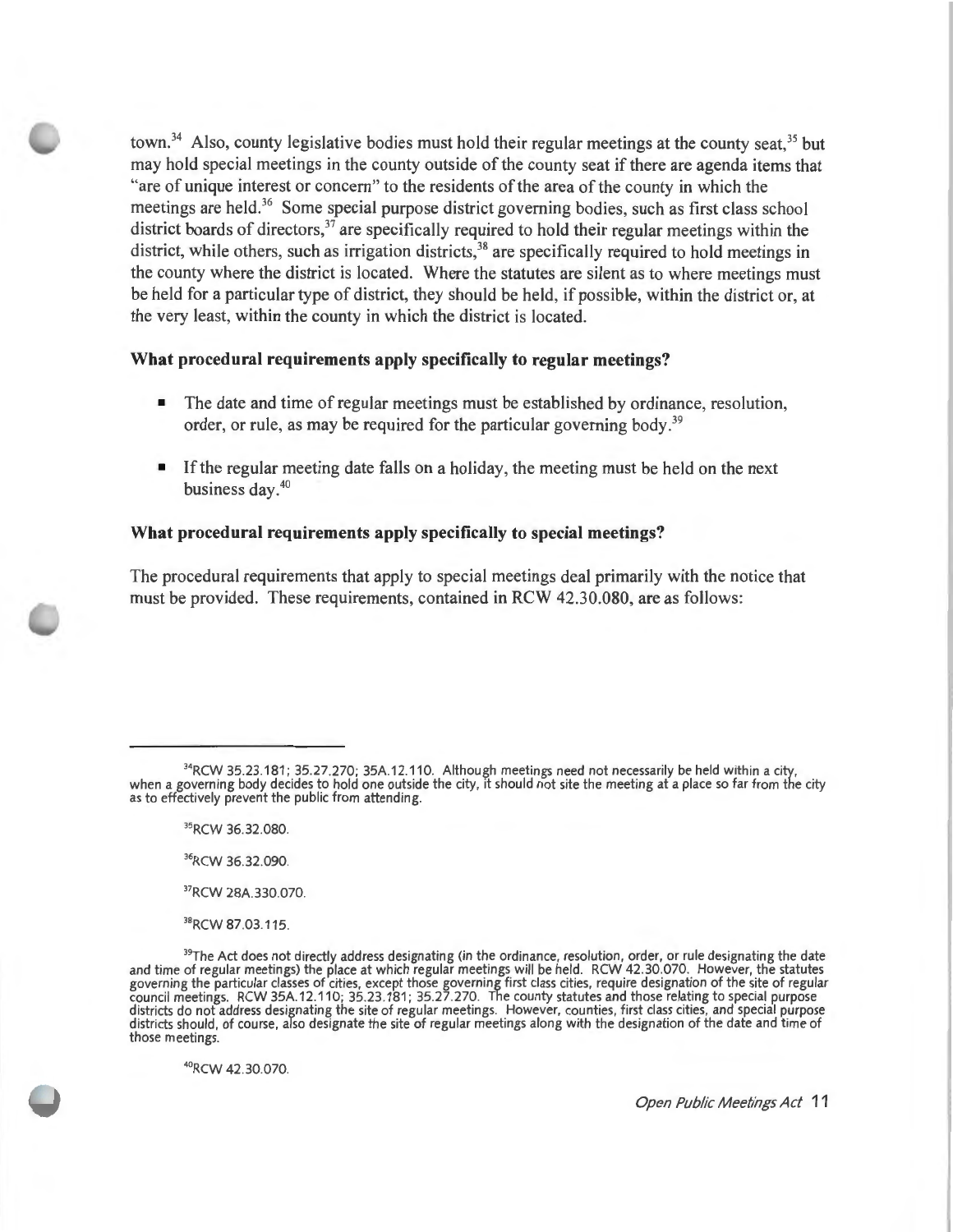- A special meeting may be called by the presiding officer or by a majority of the members of the governing body.<sup>41</sup>
- Written notice must be delivered personally, by mail, by fax, or by e-mail at least 24 hours before the time of the special meeting to:
	- each member of the governing body, and to
	- each local newspaper of general circulation and each local radio or television station that has on file with the governing body a written request to be notified of that special meeting or of all special meetings. $42$
- Notice of the special meeting must be provided to the public as follows:
	- "prominently displayed" at the main entrance of the agency 's principal location, and at the meeting site if the meeting will not held at the agency's principal location; and
	- posted on the agency's web site. Web site posting is not required if the agency:
		- o does not have a web site;
		- o has fewer than 10 full-time equivalent employees; or
		- o does not employ personnel whose job it is to maintain or update the web site.
- The notice must specify:
	- the time and place of the special meeting, and
	- the business to be transacted at the special meeting.

<sup>42</sup>Note also that statutes relating to each class of city require that cities

*establish a procedure for notifying the public of upcoming hearings and the preliminary agenda for the forthcoming council meeting. Such procedure may include, but not be limited to, written notification to the city's official newspaper, publication of a notice in the official newspaper, posting of upcoming council meeting agendas, or such other processes as the city determines will satisfy the intent of this requirement.* 

RCW 35A.12.160; 35.22.288; 35.23.221; 35.27.300. There are no similar statutes that apply to counties or special purpose districts. Nevertheless, we recommend that counties and special districts establish like procedures for notifying the public.

<sup>41</sup>There is a conflict between the provision in RCW 42.30.080 authorizing a majority of the members of a governing body to call a special meeting and the provision for code cities in RCW 35A.12.110 authorizing three members of the city council to call a special meeting. This conflict occurs only with respect to a code city with a seven-member council, because three members is less than a majority. Since RCW 42.30.140 provides that the provisions of the Act will control in case of a conflict between it and another statute, four members of a seven-member code city council, not three, are needed to call a special meeting.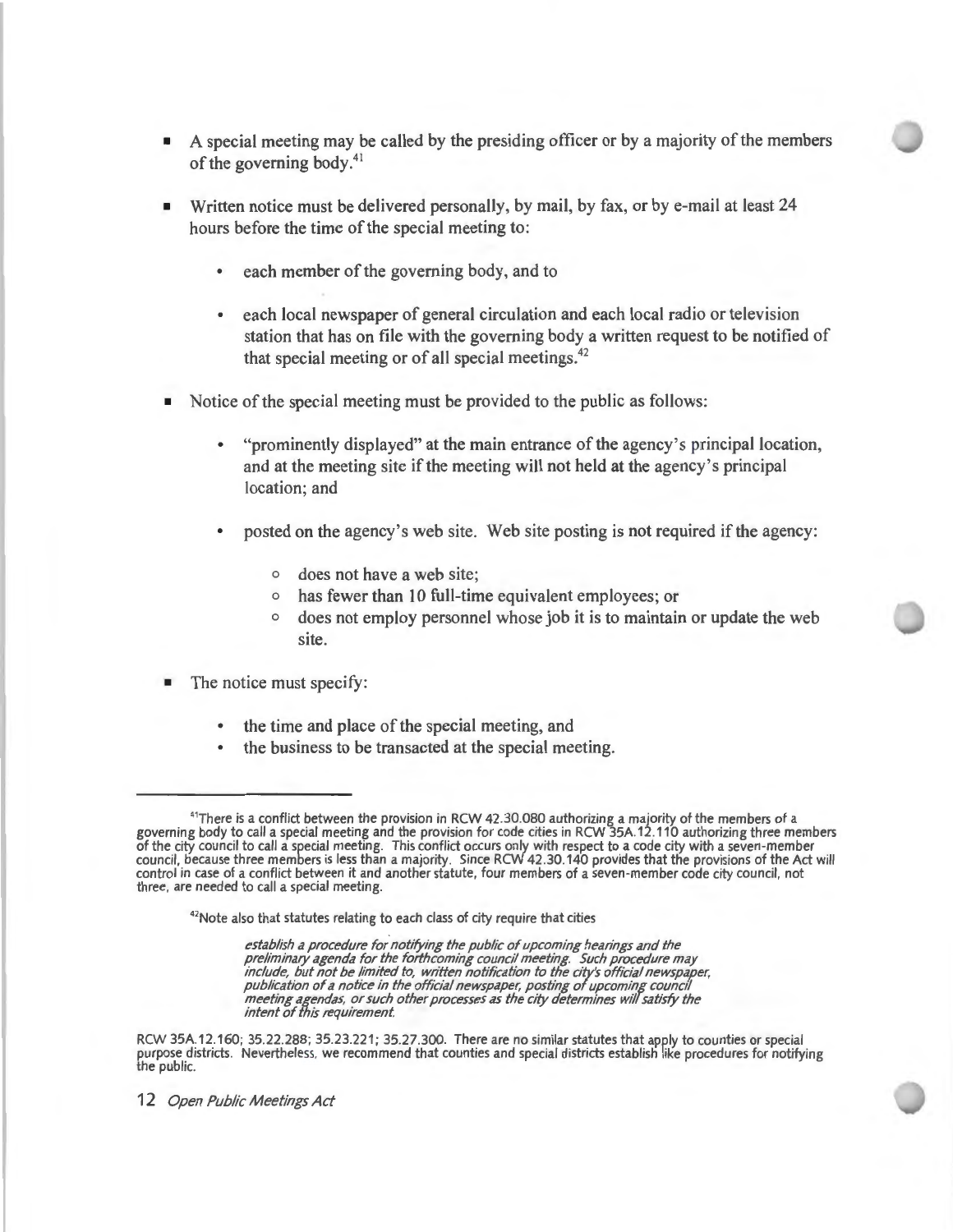- The governing body may take final action *only* concerning matters identified in the notice of the meeting.<sup>43</sup>
- Written notice to a member or members of the governing body is not required when:
	- a member files at or prior to the meeting a written waiver of notice or provides a waiver by telegram, fax, or e-mail; or
	- the member is present at the meeting at the time it convenes.
- Special meeting notice requirements may be dispensed with when a special meeting is called to deal with an emergency involving injury or damage to persons or property or the likelihood of such injury or damage, when the time requirements of the notice would make notice impractical and increase the likelihood of such injury or damage.<sup>44</sup> An emergency meeting must, nevertheless, be open to the public.<sup>45</sup>

#### **What procedural requirements apply to adjournments of regular or special meetings?**

A regular or special meeting may be adjourned to a specified time and place, where it will be continued. There are a number of circumstances under which a meeting might be adjourned. A meeting may be adjourned and continued to a later date because the governing body did not complete its business. The Act, in RCW 42.30.090, addresses two other circumstances under which a meeting may be adjourned and continued at a later date:

- When the governing body does not achieve a quorum. In that circumstance, less than a quorum may adjourn a meeting to a specified time and place; or
- When all members are absent from a *regular meeting* or an *adjourned regular meeting.*  In that instance, the clerk of the governing body may adjourn the meeting to a stated time and place, with notice provided as required for a special meeting, unless notice is waived as provided for special meetings. However, the resulting meeting is still considered a regular meeting.

Notice of an adjourned meeting is to be provided as follows:

• An order or notice of adjournment, specifying the time and place of the meeting to be continued, must be "conspicuously posted" immediately following adjournment on or

<sup>43</sup>This does not prevent a governing body from discussing or otherwise taking less than final action with respect to a matter not identified in the notice.

<sup>&</sup>lt;sup>44</sup>The type of emergency contemplated here is a severe one that "involves or threatens physical damage" and requires urgent or immediate action. *Mead Sch. Dist. No. 354 v. Mead Educ. Ass'n*, 85 Wn 2d 140, 144-45 (1975).

<sup>45</sup>Teaford v. Howard, 104 Wn .2d 580, 593 (1985)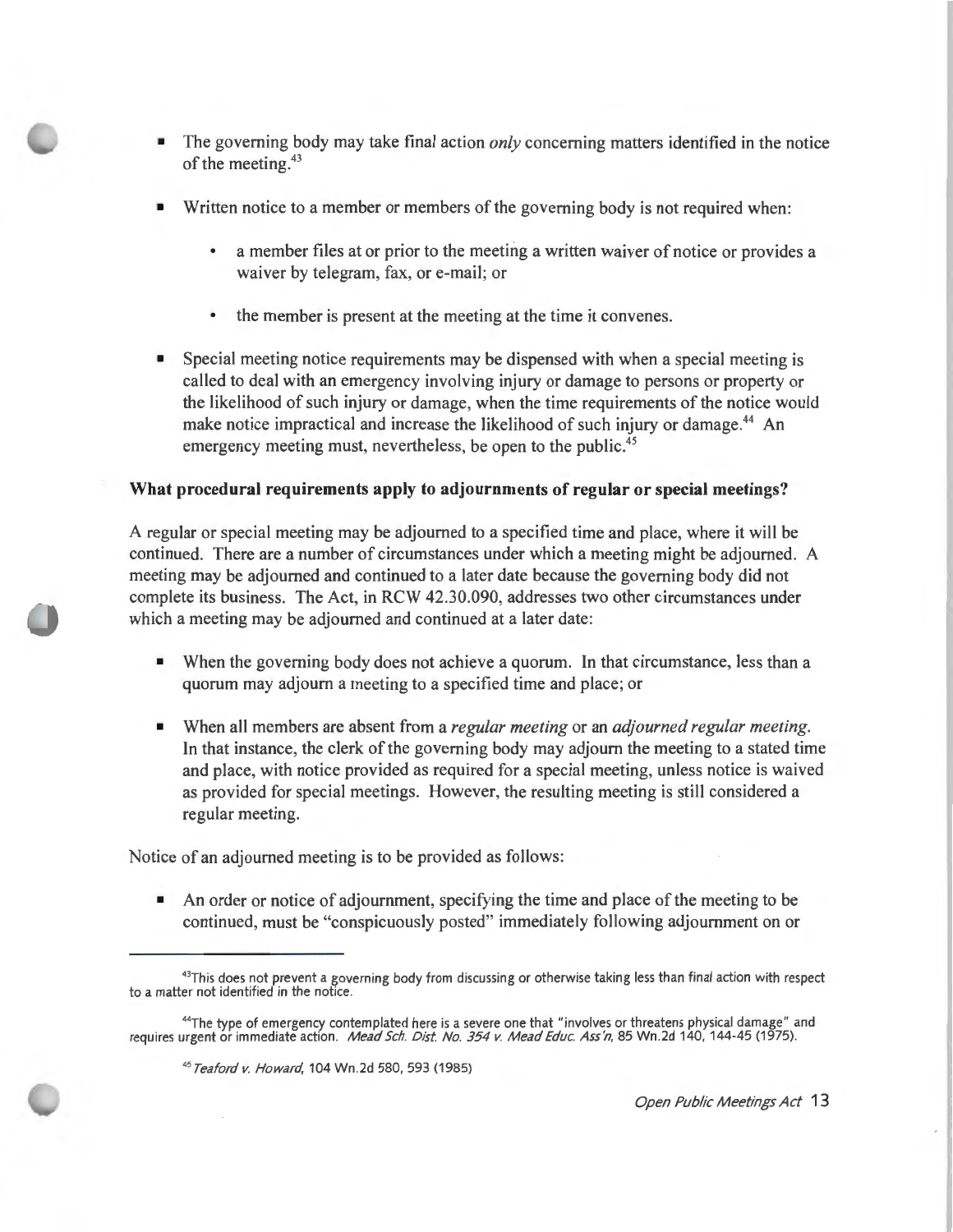near the door of the place where the meeting was held.

- Notice of a regular meeting adjourned by the clerk when all members of the governing body are absent must be provided in the same manner as for special meetings.
- **•** If the notice or order of an adjourned meeting fails to state the hour at which the adjourned meeting is to be held, it must be held at the hour specified for regular meetings by ordinance, resolution, or other rule.

If the governing body is holding a hearing, the hearing may be continued at a later date by following the same procedures for adjournment of meetings. <sup>46</sup>

### **Further Questions**

#### *Must a city, county, or special purpose district provide published notice of a special meeting?*

No, not under the Open Public Meetings Act. While notice must be provided to media that have on file a request to be notified of special meetings, this is not equivalent to a publishing requirement. Of course, if the governing body has adopted a requirement of published notice for special meetings, that requirement must be followed.

#### *May notice to the media of a special meeting be provided by fax or e-mail?*

Yes. Legislation passed in 2005 amended RCW 42.30.080 to allow notice by fax or e-mail.

#### *May a governing body prohibit a member of the public from tape recording or videotaping a meeting?*

No, there is no legal basis for prohibiting the audio or videotaping of a meeting, unless the taping disrupts the meeting. If the governing body enacted such a rule, it essentially would be conditioning attendance at a meeting on not recording the meeting. This would be contrary to RCW 42.30.040, which prohibits a governing body from imposing any condition on attending a public meeting. 47

<sup>46</sup>RCW 42.30.100.

<sup>47</sup>See AGO 1998 No. 15.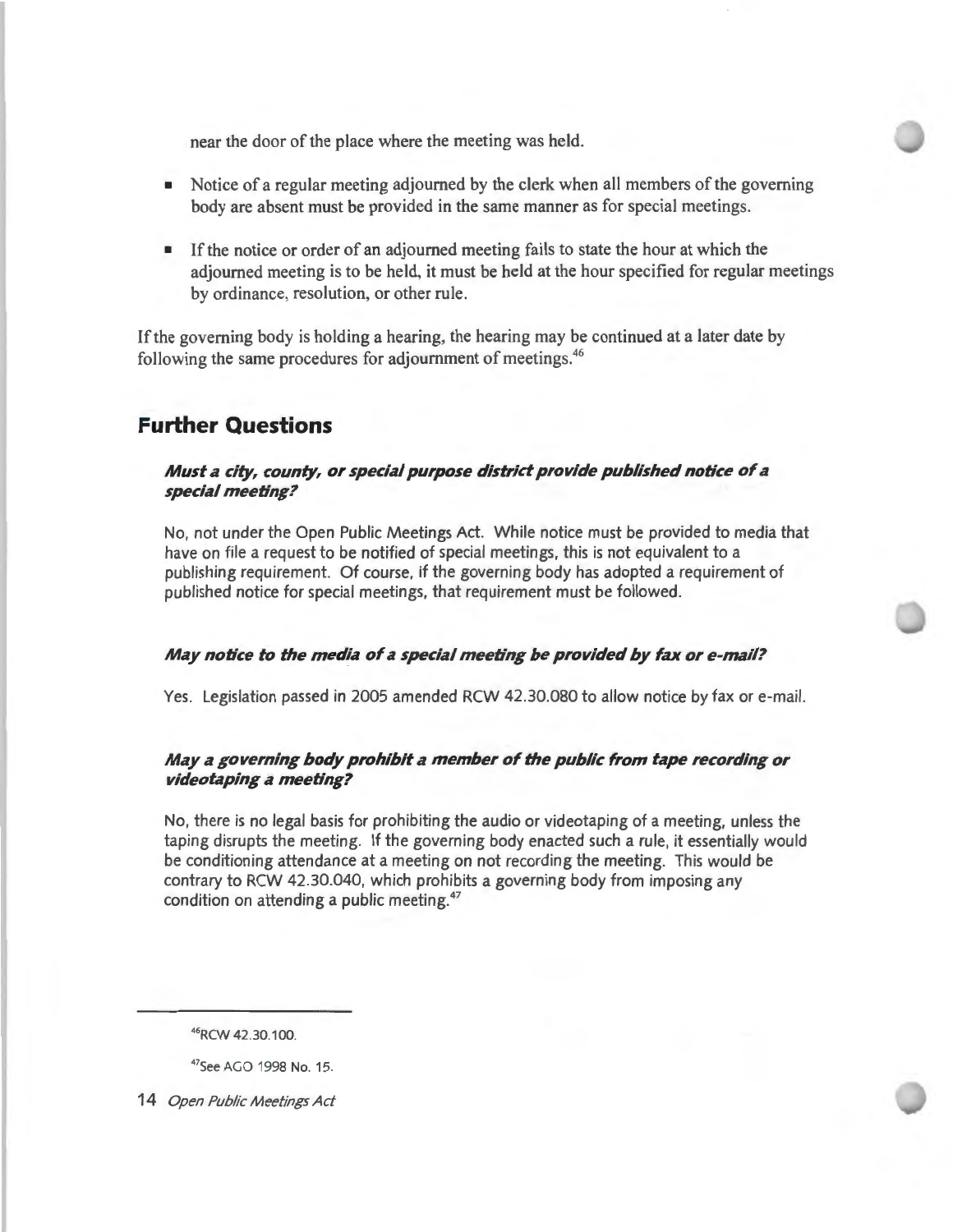#### *How can a majority of the governing body agree outside of a formal meeting to call a special meeting without violating the Act?*

Since a majority of the governing body, under RCW 42.30.080, may call a special meeting "at any time," it would indeed be an anomaly if, in calling for that meeting, the majority would be considered to have violated the Act. In our opinion, the only way to give effect to this statutory provision is to allow a majority to communicate as a group in some way (e.g., by phone, e-mail, in person, or through the clerk's office) to decide whether to have a special meeting, when to have it, and what matters it will deal with. The members could not discuss anything else, such as the substance of the matters to be discussed at the special meeting.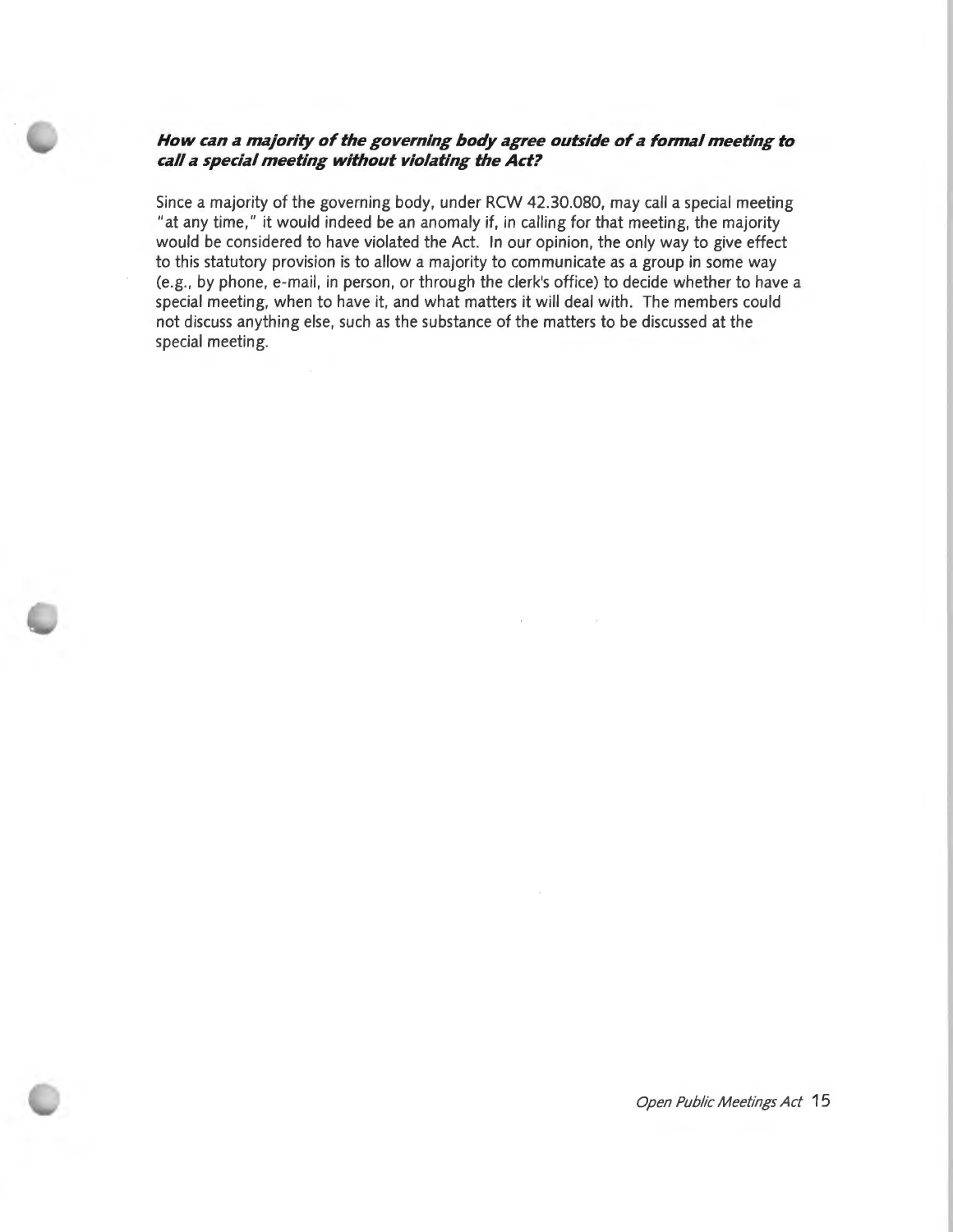# **When May a Governing Body Hold an Executive Session?**

#### **What is an executive session?**

"Executive session" is not expressly defined in the Open Public Meetings Act, but the term is commonly understood to mean that part of a regular or special meeting of a governing body that is closed to the public. A governing body may hold an executive session only for specified purposes, which are identified in RCW 42.30.110(1)(a)-(o),<sup>48</sup> and only during a regular or special meeting. Nothing, however, prevents a governing body from holding a meeting, which complies with the Act's procedural requirements, for the sole purpose of having an executive session.

A governing body should always follow the basic rule that it may not take final action in an executive session. However, there may be circumstances, as discussed below, where the governing body will need to reach a consensus concerning the matter being considered in closed session. Nevertheless, as discussed below, recent case law casts doubt on the authority of a governing body to reach a consensus regarding *any* matter in executive session.

#### **Who may attend an executive session?**

Attendance at an executive session need not be limited to the members of the governing body. Persons other than the members of the governing body may attend the executive session at the invitation of that body. 49 Those invited should have some relationship to the matter being addressed in the closed session, or they should be attending to otherwise provide assistance to the governing body. For example, staff of the governing body or of the governmental entity may

<sup>&</sup>lt;sup>48</sup>There is at least one statute outside of the Open Public Meetings Act that authorizes an executive session for a purpose not identified in RCW 42.30.110(1)(a)-(o). RCW 70.44.062 authorizes the board of commissioners of a public hospital district to meet in executive session "concerning the granting, denial, revocation, restriction, or other consideration of the status of the clinical or staff privileges of a physician or other health care provider" or "to review the report or the activities of a quality improvement committee."

<sup>&</sup>lt;sup>49</sup>When the governing body is meeting in executive session to discuss litigation or potential litigation, legal counsel *must* be present and take part in the discussion. RCW 42.30.110(1)(i).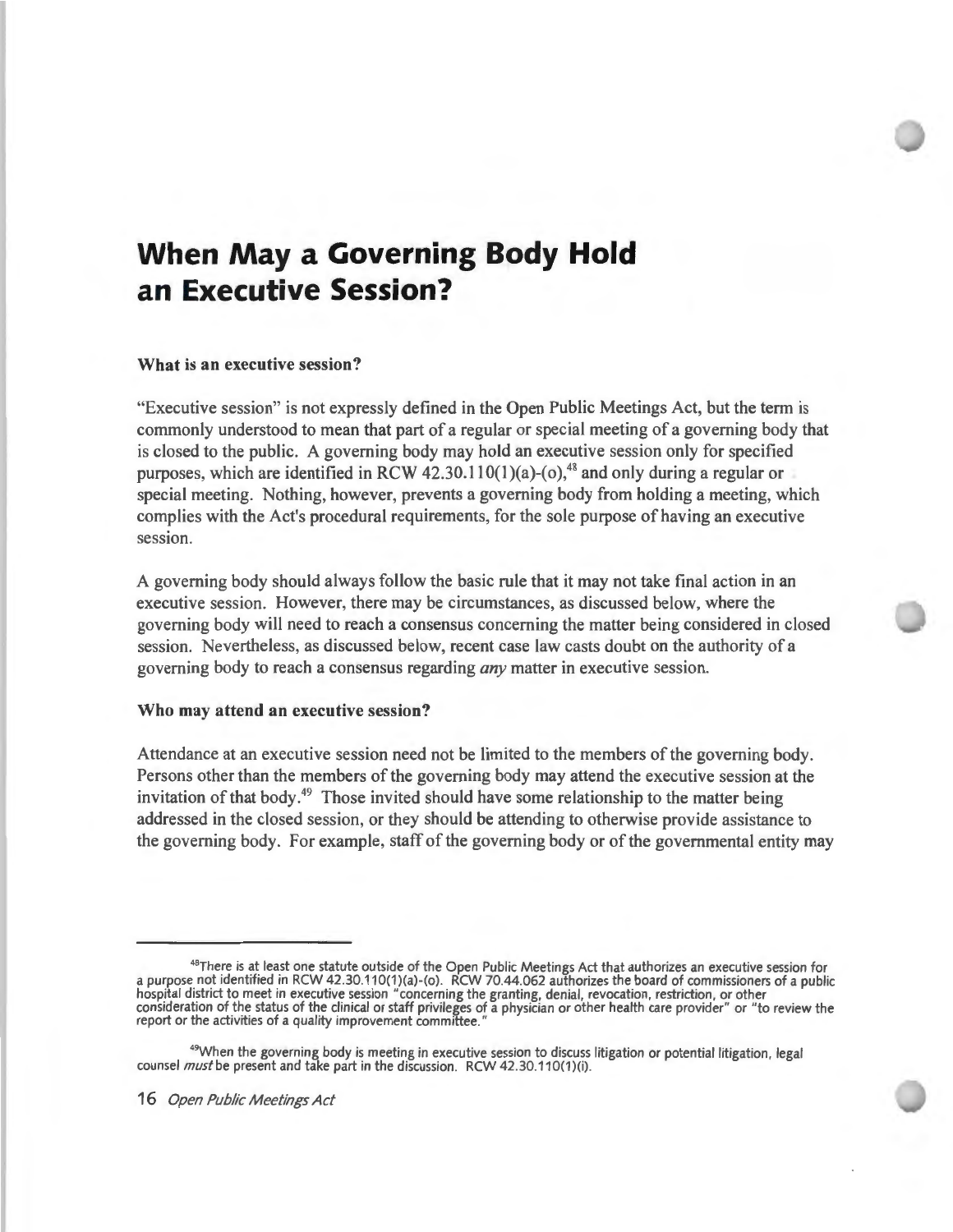be needed to present information or to take notes or minutes. However, minutes are not required to be taken at an executive session.<sup>50</sup>

#### **What procedures must be followed to hold an executive session?**

Before a governing body may convene in executive session, the presiding officer must publicly announce the executive session to those attending the meeting by stating two things:

- $\blacksquare$  the purpose of the executive session, and
- $\blacksquare$  the time when the executive session will end.

The announced purpose of the executive session must be one of the statutorily-identified purposes for which an executive session may be held. The announcement must contain enough detail to identify the purpose as falling within one of those identified in RCW  $42.30.110(1)$ .

If the executive session is not over at the stated time, it may be extended only if the presiding officer announces to the public at the meeting place that it will be extended to a stated time. If the governing body concludes the executive session *before* the time that was stated it would conclude, it should not reconvene in open session until the time stated. Otherwise, the public may, in effect, be excluded from that part of the open meeting that occurs between the close of the executive session and the time that was announced for the conclusion of the executive session.

### **What are the allowed purposes for holding an executive session?**

An executive session may be held only for one or more of the purposes identified in RCW 42.30.110(1). The purposes addressed below are those which have practical application to cities, counties, and special purpose districts. A governing body of a city, county, or special district may meet in executive session for the following reasons:

• *To consider matters affecting national security;* 

Until the events of September 11, 2001, this provision had little, if any, practical application to cities, counties, or special districts. However, since the events of September 11, 2001, it has become clear that local security issues may in some instances have national security implications. So, discussions by city, county, or district governing bodies of security matters relating to possible terrorist activity should come within the ambit of this executive session provision. This would include discussions of vulnerability or response assessments relating to criminal terrorist activity.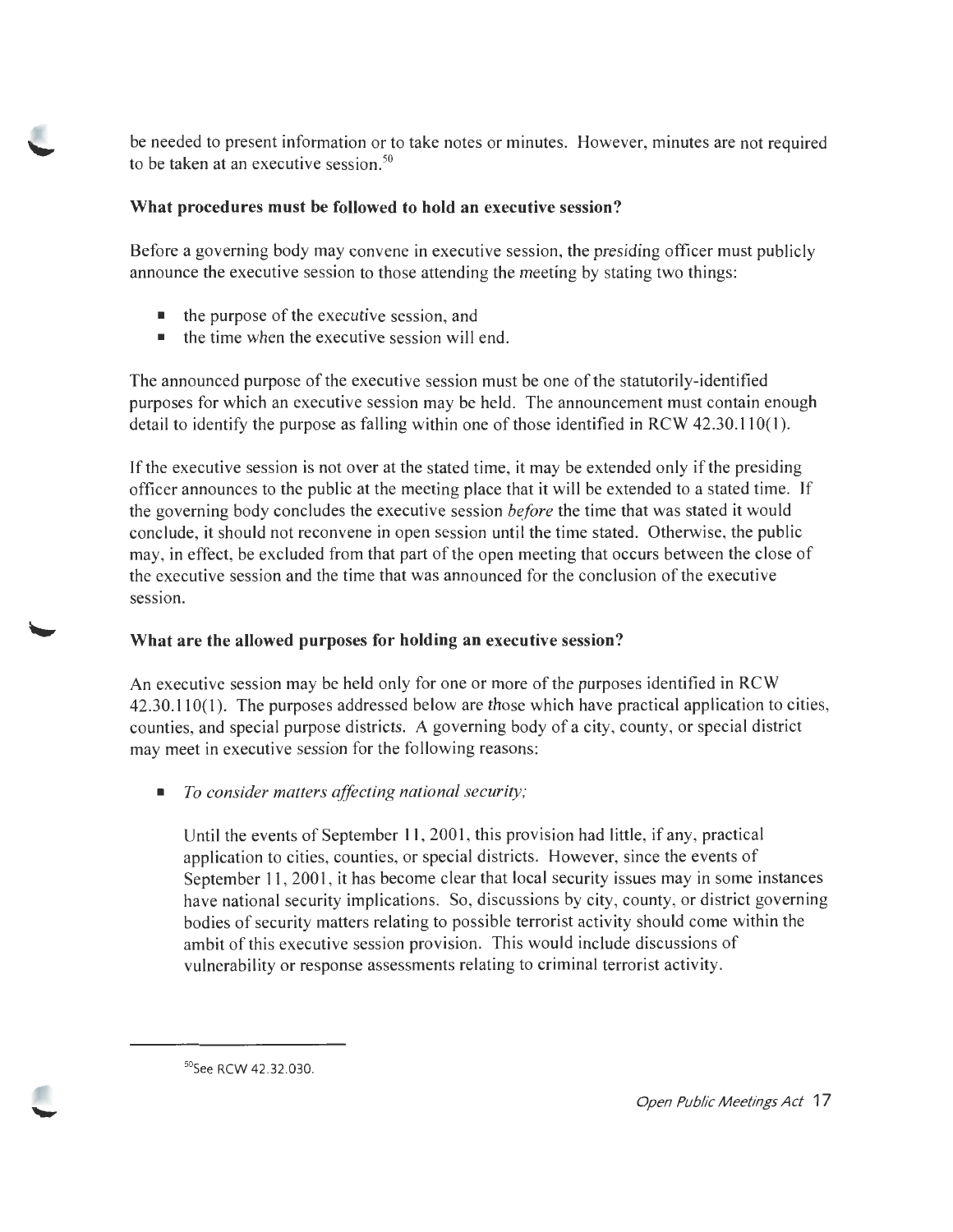• To *consider the selection of a site or the acquisition of real estate by lease or purchase when public knowledge regarding such consideration would cause a likelihood of increased price;* 51

This provision has two elements:

- the governing body must be considering either purchasing or leasing real property; and
- public knowledge of the governing body's consideration would likely cause an increase in the price of the real property.

The consideration of the purchase of real property under this provision can involve condemnation of the property, including the amount of compensation to be offered for the property.<sup>52</sup>

Since this provision recognizes that the process of purchasing or leasing real property or selecting real property to purchase or lease may justify an executive session, it implies that the governing body may need to reach some consensus in closed session as to the price to be offered or the particular property to be selected.<sup>53</sup> However, the state supreme court has emphasized that "only the action explicitly specified by [an] exception may take place in executive session."<sup>54</sup> Taken literally, this limitation would preclude a governing body in executive session from actually selecting a piece of property to acquire or setting a price at which it would be willing to purchase property, because such action would be beyond mere "consideration." Yet, the purpose of allowing this type of consideration in an executive session would be seemingly defeated by requiring a vote in open session to select the property or to decide how much to pay for it, where public knowledge of these matters would likely increase its price. While this issue awaits judicial or legislative resolution, city and county legislative bodies and special district governing bodies should exercise caution.

<sup>51</sup>RCW 42.30.110(1)(b)

<sup>52</sup>Port of Seattle v. Rio, 16 Wn. App. 718, 724 (1977).

53See Port of Seattle v. Rio, 16 Wn. App. at 723-25.

*<sup>54</sup>*Miller v. Tacoma, 138 Wn.2d 318, 327 (1999). See also, Feature Realty, Inc. v. Spokane, 331 F.3d 1082 (9th Cir. 2003).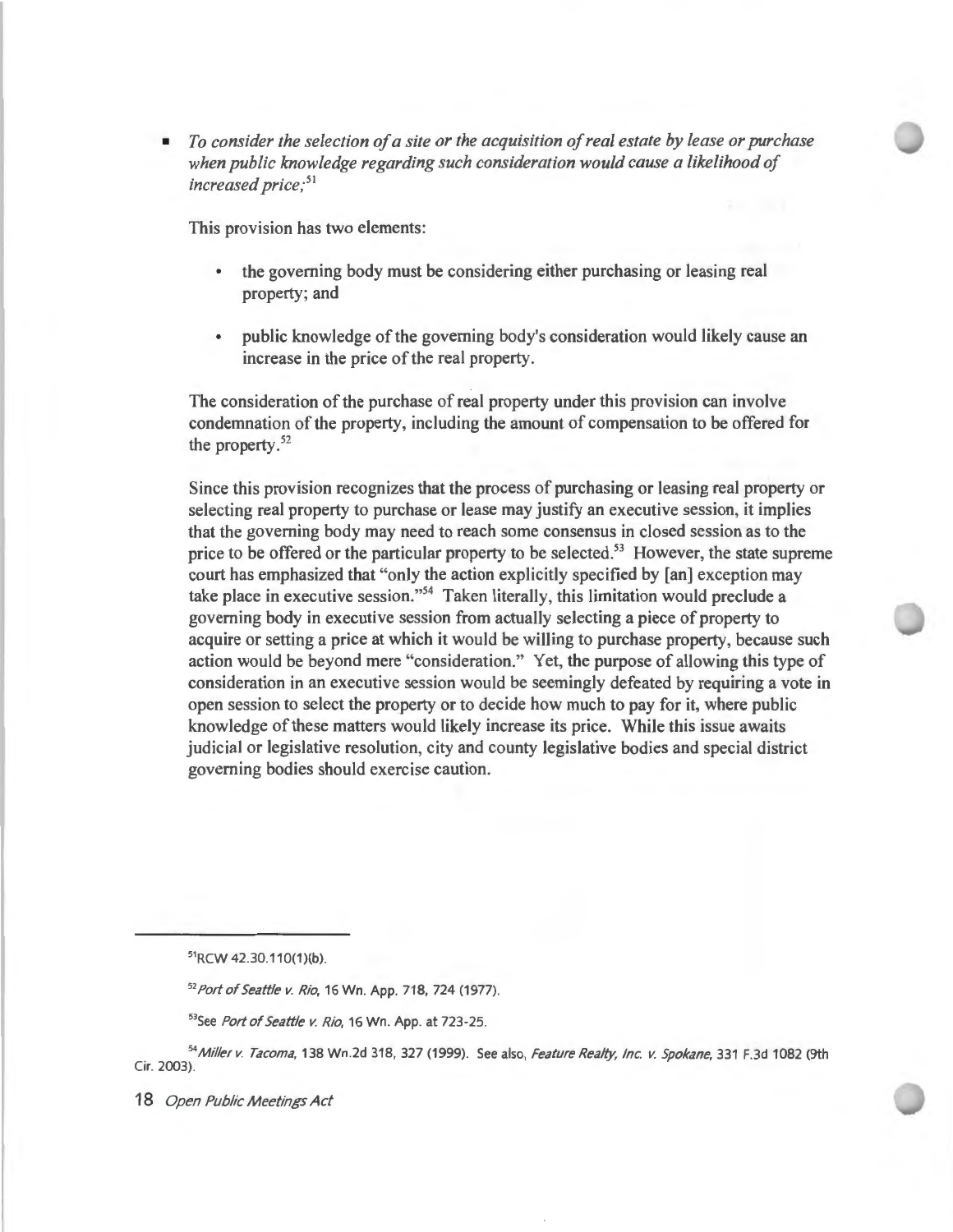• *To consider the minimum price at which real estate will be offered for sale or lease when public knowledge regarding such consideration would cause a likelihood of decreased price. However, final action selling or leasing public property shall be taken in a meeting open to the public; 55* 

This subsection, the reverse of the previous one, also has two elements:

- the governing body must be considering the minimum price at which real property belonging to the city or county will be offered for sale or lease; and
- public knowledge of the governing body's consideration will likely cause a decrease in the price of the property.

The requirement here of taking final action selling or leasing the property in open session may seem unnecessary, since all final actions must be taken **in** a meeting open to the public. However, its probable purpose is to indicate that, although the decision to sell or lease the property must be made in open session, the governing body may decide **in** executive session the minimum price at which it will do so. However, see the discussion regarding the previous provision for meeting in executive session and taking any action in executive session that is not expressly authorized.

If there would be no likelihood of a change in price if these real property matters are considered in open session, then a governing body should not meet in executive session to consider them.

• *To review negotiations on the performance of publicly bid contracts when public knowledge regarding such consideration would cause a likelihood of increased costs; 56* 

This subsection indicates that when a city, county, or special district and a contractor performing a publicly bid contract are negotiating over contract performance, the governing body may "review" those negotiations in executive session if public knowledge of the review would likely cause an increase in contract costs. MRSC is not aware of an executive session being held under this provision. It is not clear what circumstances would result in a governing body meeting in executive session under this provision.

55RCW 42.30.110(1)(c).

56RCW 42.30.110(1)(d).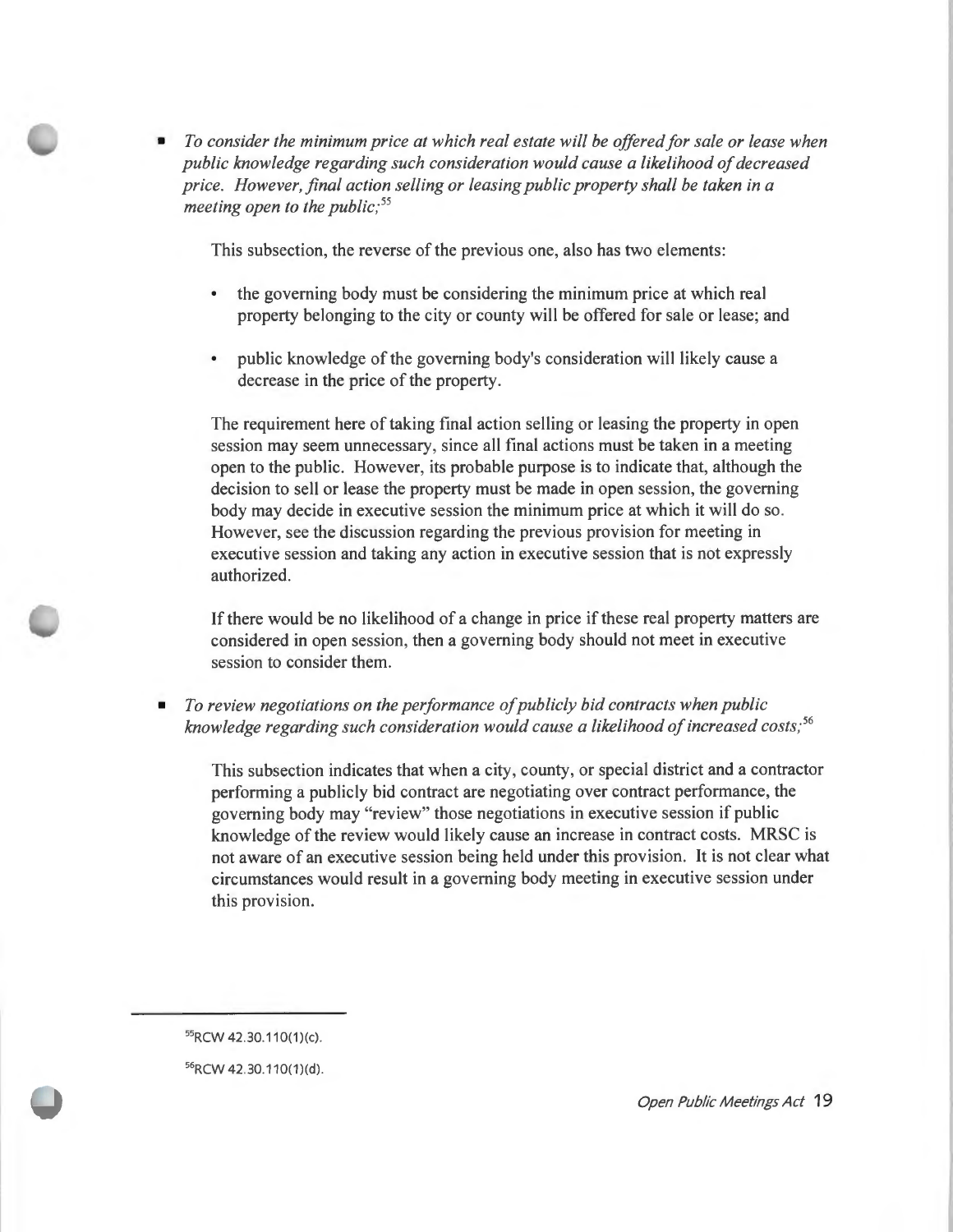• *To receive and evaluate complaints or charges brought against a public officer or employee. However, upon the request of such officer or employee, a public hearing or a meeting open to the public shall be conducted upon such complaint or charge; <sup>57</sup>*

For purposes of meeting in executive session under this provision, a "charge" or "complaint" must have been brought against a city, county, or special district officer or employee. The complaint or charge could come from within the city, county, or district or from the public, and it need not be a formal charge or complaint. The bringing of the complaint or charge triggers the opportunity of the officer or employee to request that the discussion be held in open session.<sup>58</sup>

As a general rule, city governing bodies that are subject to the Act do not deal with individual personnel matters. 59 For example, the city council should not be involved in individual personnel decisions, as these are within the purview of the administrative branch under the authority of the mayor or city manager.<sup>60</sup> This provision for holding an executive session should not be used as a justification for becoming involved in personnel matters which a governing body may have no authority to address.

• *To evaluate the qualifications of an applicant for public employment or to review the performance of a public employee. However, subject to RCW 42.30.140(4), discussion by a governing body of salaries, wages, and other conditions of employment to be generally applied within the agency shall occur in a meeting open to the public, and when a governing body elects to take final action hiring, setting the salary of an individual employee or class of employees, or discharging or disciplining an employee, that action shall be taken in a meeting open to the public;*<sup>61</sup>

There are two different purposes under this provision for which a governing body may meet in executive session. For both purposes, the references to "public employment" and to "public employee" include within their scope public offices and

<sup>58</sup>Another possible interpretation of this provision is that the officer or employee subject to the complaint or charge may request that the complaint or charge be heard by the governing body in open session, *in addition to* rather<br>than instead of a discussion of the complaint or charge in executive session. This provision, however, addressed by the courts.

 $59A$  civil service commission is an obvious exception. It, however, addresses personnel actions taken against a covered officer or employee, and it does so in the context of a formal hearing. Another exception is where the governing body may be considering a complaint against one of its members. Also, when a city council has confirmation authority over a mayoral appointment, it may discuss the appointment that is subject to confirmation in executive session.

 $60$ An exception is where the council, in a council-manager city, may be considering a complaint or charge against the city manager.

<sup>61</sup>RCW 42.30.110(1)(g).

<sup>57</sup>RCW 42.30.110(1)(f).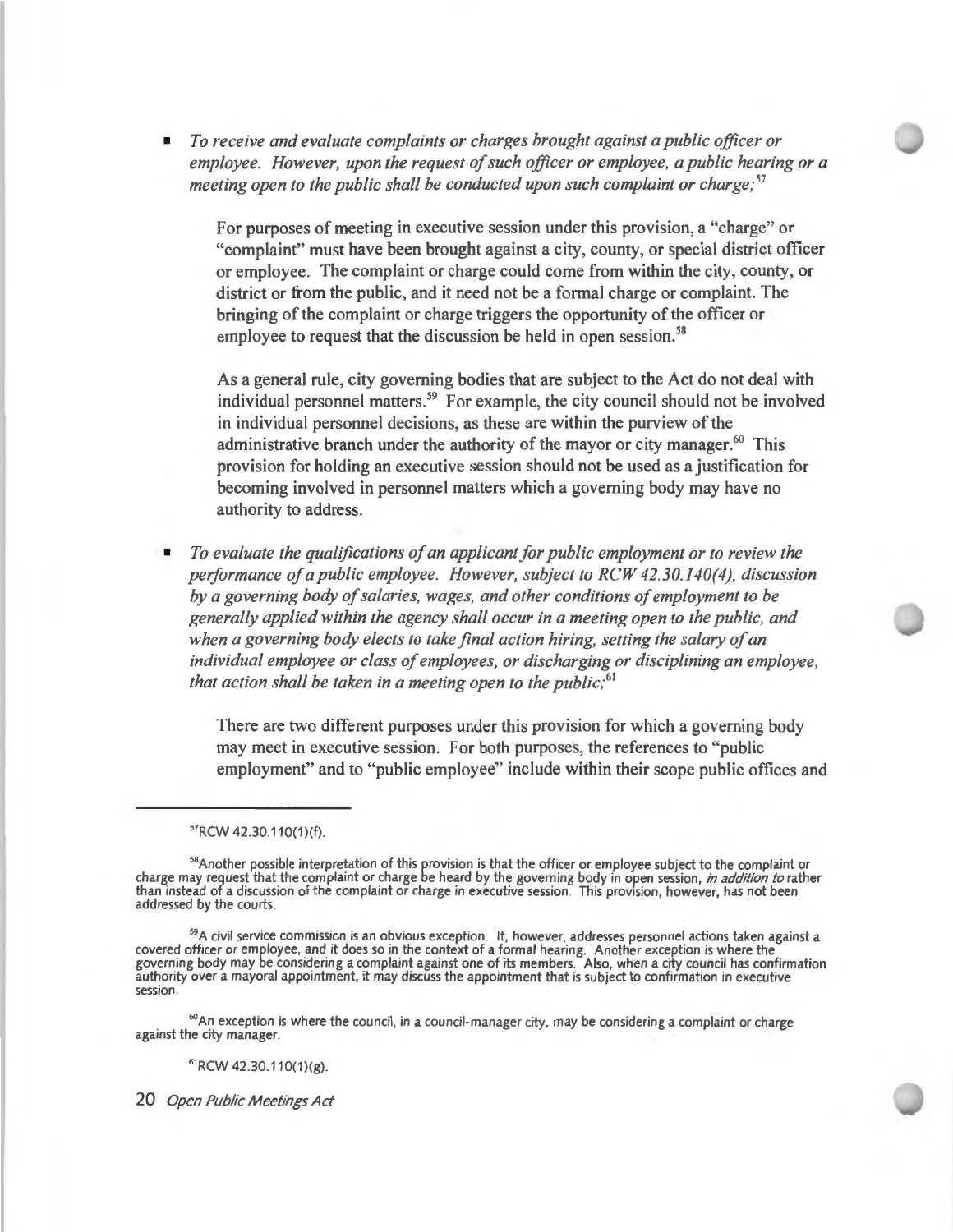public officials. This means that a governing body may evaluate in executive sessions persons who apply for appointive office positions, such as city manager, as well as those who apply for employee positions.<sup>62</sup>

The first purpose involves evaluating the qualifications of applicants for public employment. This could include personal interviews with an applicant, discussions concerning an applicant's qualifications for a position, and discussions concerning salaries, wages, and other conditions of employment personal to the applicant.

This authority to "evaluate" applicants in closed session allows a governing body to discuss the qualifications of applicants, not to choose which one to hire (to the extent the governing body has any hiring authority). Although this subsection expressly mandates that "final action hiring" an applicant for employment be taken in open session, this does not mean that a governing body may take preliminary votes in executive session that eliminate candidates from consideration.<sup>63</sup>

The second part of this provision concerns reviewing the performance of a public employee. Typically this is done where the governing body is considering a promotion or a salary or wage increase for an individual employee or where it may be considering disciplinary action. <sup>64</sup>

The result of a governing body's closed session review of the performance of an employee may be that the body will take some action either beneficial or adverse to the officer or employee. That action, whether raising a salary of or disciplining an officer or employee, must be made in open session.

Any discussion involving salaries, wages, or conditions of employment to be "generally applied" in the city, county, or district must take place in open session. However, discussions that involve collective bargaining negotiations or strategies are not subject to the Open Public Meetings Act and may be held in closed session without being subject to the procedural requirements for an executive session.<sup>65</sup>

<sup>64</sup>In general, a city council has little or no authority regarding discipline of public officers or employees. An exception would be a city manager over which the council has removal authority. RCW 35A.13.130; 35.18.120.

<sup>65</sup>See RCW 42.30 140(4).

 $^{62}$ The courts have, for various purposes, distinguished between a public "office" and a public "employment."  $\,$ See, e.g., *Oceanographic Comm'n v. O'Brien,* 74 Wn .2d 904, 910-12 (1968) ; *State ex rel Hamblen v. Yelle,* 29 Wn.2d 68, 79-80 (1947); *State ex rel Brown v. Blew,* 20 Wn .2d 47, 50-52 (1944). A test used to distinguish between the two is set out in *Blew,* 20 Wn .2d at 51 .

<sup>63</sup>*Miller v. Tacoma,* 138 Wn.2d 318, 329-31 (1999).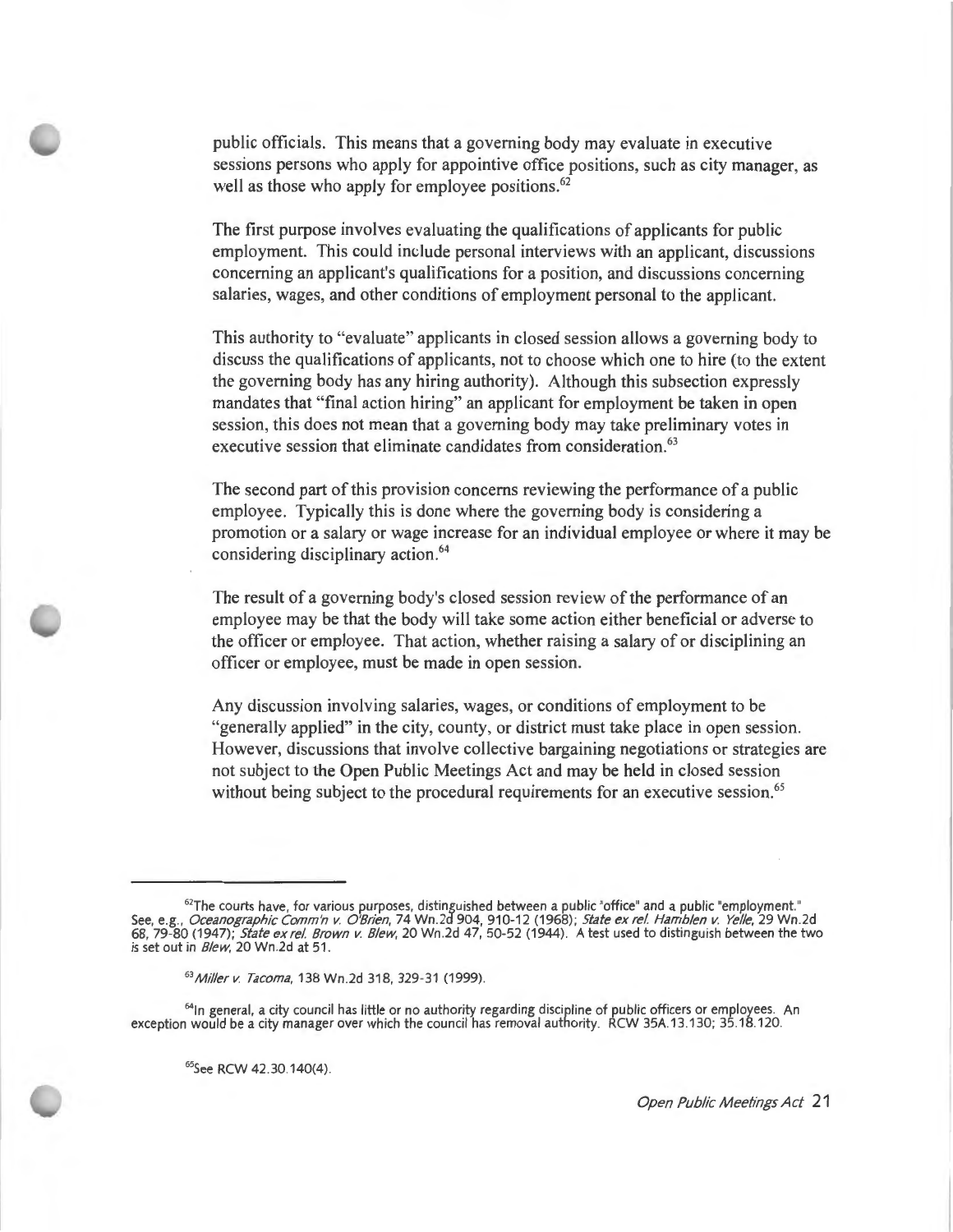• *To evaluate the qualifications of a candidate for appointment to elective office. However, any interview of such candidate and final action appointing a candidate to elective office shall be in a meeting open to the public,· 66* 

This provision applies to a city, county, or district governing body only when it is filling a vacant elective position. Under this provision, the governing body may meet in executive session to evaluate the qualifications of applicants for the vacant position. However, any interviews with the candidates must be held in open session. As with all other appointments, the vote to fill the position must also be in open session.

• *To discuss with legal counsel representing the agency matters relating to agency enforcement actions, or to discuss with legal counsel representing the agency litigation or potential litigation to which the agency, the governing body, or a member acting in an official capacity is, or is likely to become, a party, when public knowledge regarding the discussion is likely to result in an adverse legal or financial consequence to the agency.* 

*This subsection (l)(i) does not permit a governing body to hold an executive session solely because an attorney representing the agency is present.* <sup>67</sup>

*For purposes of this subsection (J)(i), ''potential litigation " means matters protected by RPC 1.668 or RCW 5.60.060(2)(a}69 concerning:* 

*(A) Litigation that has been specifically threatened to which the agency, the governing body, or a member acting in an official capacity is, or is likely to become, a*  party;

*(B) Litigation that the agency reasonably believes may be commenced by or against the agency, the governing body, or a member acting in an official capacity; or* 

*(C) Litigation or legal risks of a proposed action or current practice that the agency has identified when public discussion of the litigation or legal risks is likely to result in an adverse legal or financial consequence to the agency;* 

<sup>68</sup>RPC 1.6 is part of the Rules of Professional Conduct for attorneys, and it deals specifically with client confidentiality, generally prohibiting disclosure of client confidences except in certain specific situations.

<sup>69</sup>RCW 5.60.060(2)(a) provides that an attorney may not be compelled to be a witness at trial and reveal client confidences.

<sup>66</sup>RCW 42.30.110(1)(h)

<sup>67</sup>RCW 42.30.110(1)(i).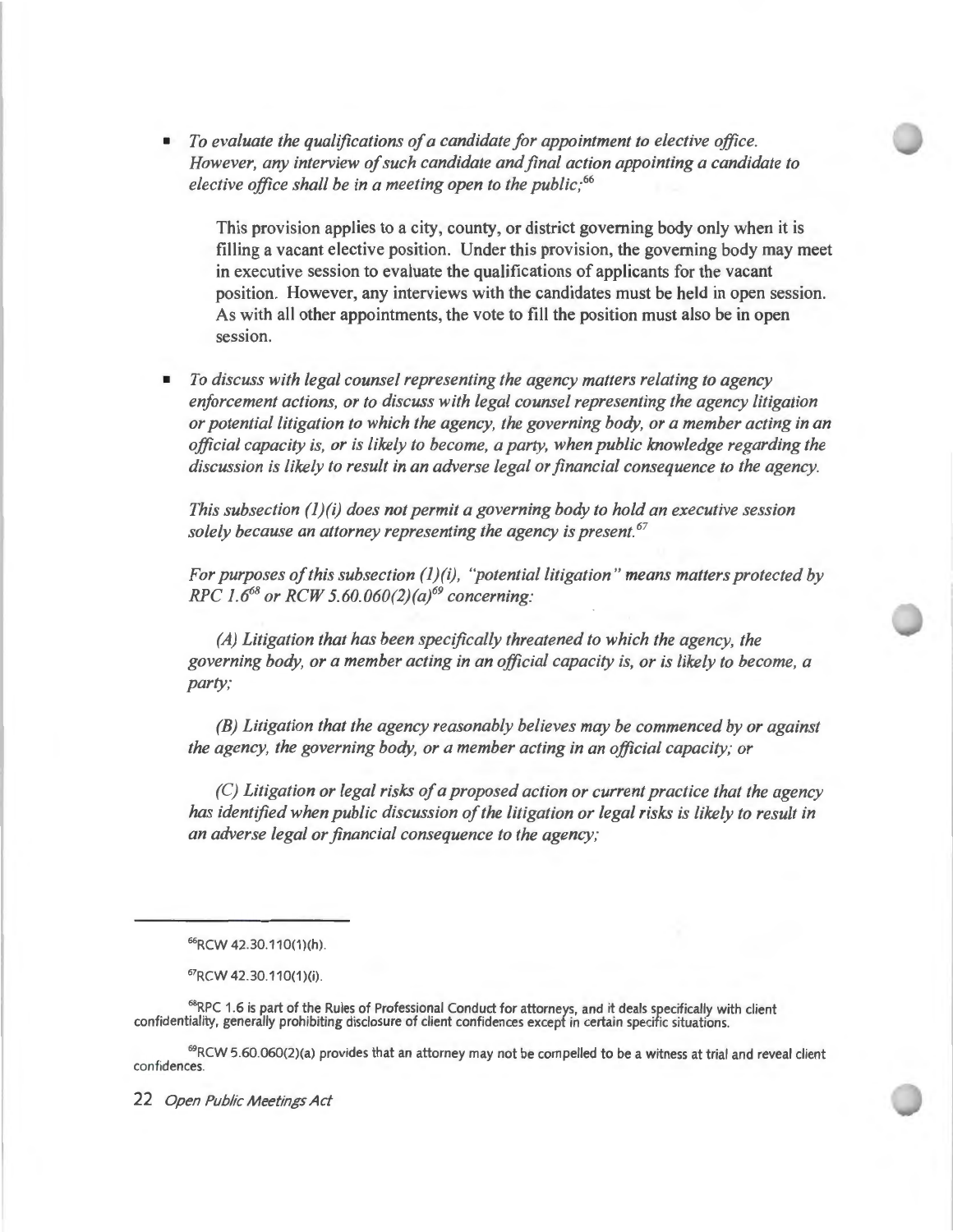Three basic requirements must be met before this provision can be used by a governing body to meet in closed session:<sup>70</sup>

- The attorney or special legal counsel representing the city, county, or special district must attend the executive session to discuss the enforcement action or the litigation or potential litigation;
- The discussion with legal counsel must concern either an enforcement action or litigation or potential litigation to which the city, county, district, a governing body, or one of its members is or is likely to become a party; and
- Public knowledge of the discussion would likely result in adverse legal or financial consequence to the city, county, or district.

*The potential litigation issue.* Until this section was amended in 2001 to define "potential litigation," the scope of this provision was unclear and subject to a range of interpretations. The 2001 legislature expanded the meaning of that term to authorize governing bodies to discuss in executive session the legal risks of a proposed or existing practice or action, when discussing those risks in open session would likely have an adverse effect on the agency's financial or legal position. This allows a governing body to freely consider the legal implications of a proposed decision or an existing practice without the attendant concern that some future litigation position might be jeopardized.

*The probability of adverse consequence to the city or county.* It is probable that public knowledge of most governing body discussions of existing litigation would result in adverse legal or financial consequence to the city, county, or district. Knowledge by one party of the communications between the opposing party and its attorney concerning a lawsuit will almost certainly give the former an advantage over the latter. The same probably can be said of most discussions that qualify as involving potential litigation.

The state supreme court has held that a governing body is not required to determine beforehand whether public knowledge of the discussion with legal counsel would likely have adverse consequences; it is sufficient if the agency, from an objective standard, should know that the discussion is not benign and that public knowledge of it will likely result in adverse consequences.<sup>71</sup>

<sup>71</sup> Recall of Lakewood City Council, 144 Wn.2d 583, 586-87 (2001).

 $^{70}$ This provision for holding an executive session is based on the legislative recognition that the attorney-client privilege between a public agency governing body and its legal counsel can co-exist with the Open Public Meetings Act.<br>See *Final Legislative Report, Forty-Ninth Legislature, 1985 Regular and 1st Special Sessions*, at 270-Lakewood City Council, 144 Wn 2d 583, 586-87 (2001); *Port of Seattle v. Rio*, 16 Wn. App.718, 724-25 (1977); AGO 1971 No. 33, at 20-23. However, that privilege is not necessarily as broad as it may be between a private party and legal counsel.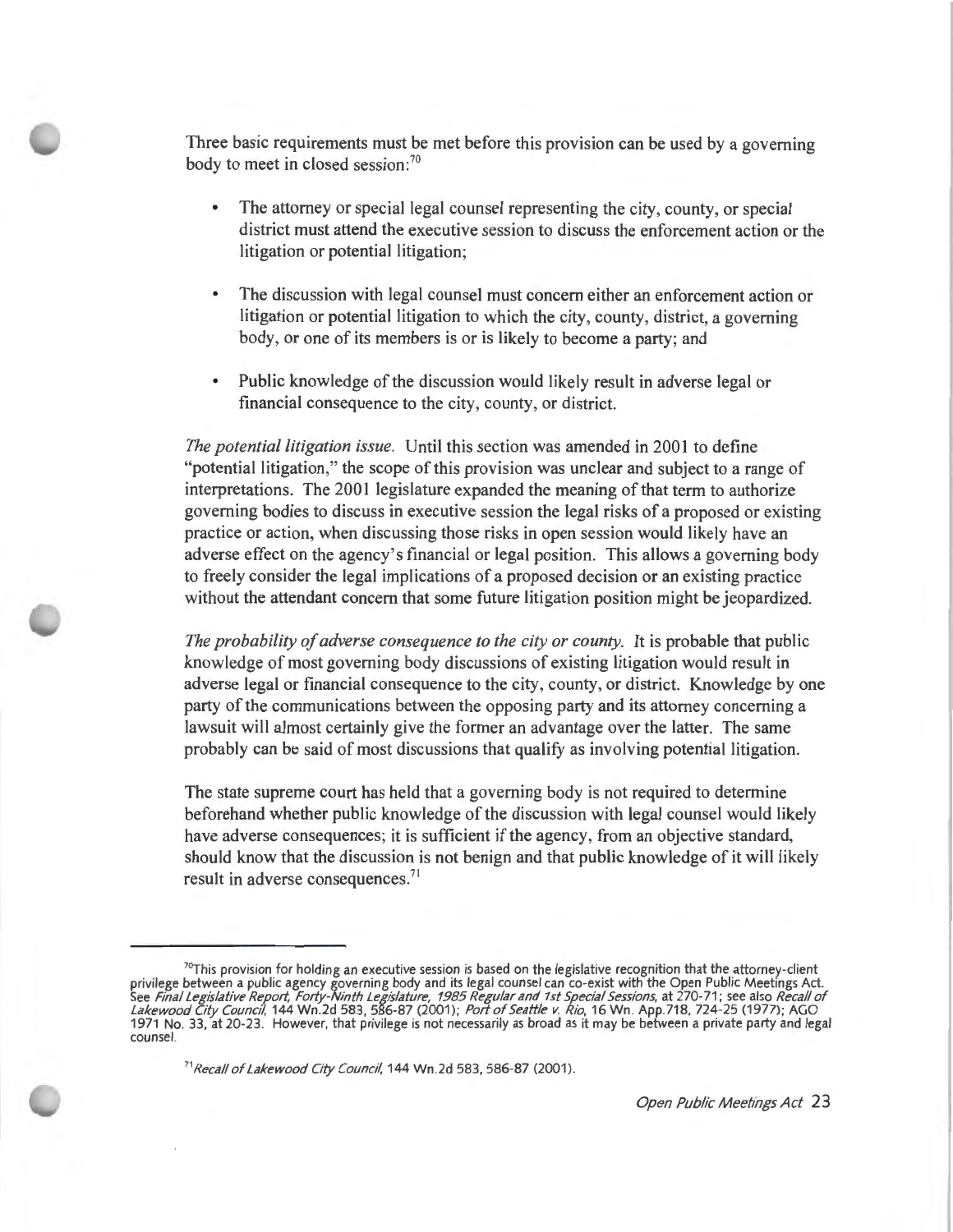*Again, no final action in executive session.* The purpose of this executive session provision is to allow the governing body to discuss litigation or enforcement matters with legal counsel; the governing body is not authorized to take final action regarding such matters in an executive session. And, recent case law emphasizes that, in order for any action to take place legally in executive session, authority must be "explicitly specified" in an exemption under RCW 42.30.110(1 ), though that case law did not address this exemption.<sup>72</sup> The only action that is specifically authorized in this exemption is discussion.

However, since a basic purpose of shielding these discussions from public view is to protect the secrecy of strategic moves concerning litigation, the scope of a governing body's authority in executive session should be interpreted to afford that protection. So, for example, while this provision does not authorize a governing body to approve a settlement agreement in executive session, it should provide authority for that body to authorize its legal counsel to settle a case for no higher than a certain amount. An interpretation supporting the council's authority to take such action appears warranted, *but* such an interpretation may not be supported by the strict language in recent case law.

### **Further Questions**

#### *May an executive session be called to discuss* **11***personnel matters"?*

No, this would not be a legally sufficient reason to hold an executive session. The purpose for holding an executive session must be within those specifically identified in RCW 42.30.110(1). Although there are personnel issues that may be addressed in an executive session under this statute, such as complaints or charges against an employee or an employee's performance, "personnel matters" is too broad a purpose and could include purposes not authorized by the statute.

#### *May a* **city** *council meet in executive session to ask the mayor to resign?*

No. Although the council could meet in executive session to discuss complaints or charges against the mayor, the council should take the action of asking for the mayor's resignation in open session. (Of course, a mayor is not legally bound by the council's wishes.)

<sup>&</sup>lt;sup>72</sup>Miller v. Tacoma, 138 Wn.2d 318, 327 (1999). See also, Feature Realty, Inc. v. Spokane, 331 F.3d 1082 (9th Cir. 2003).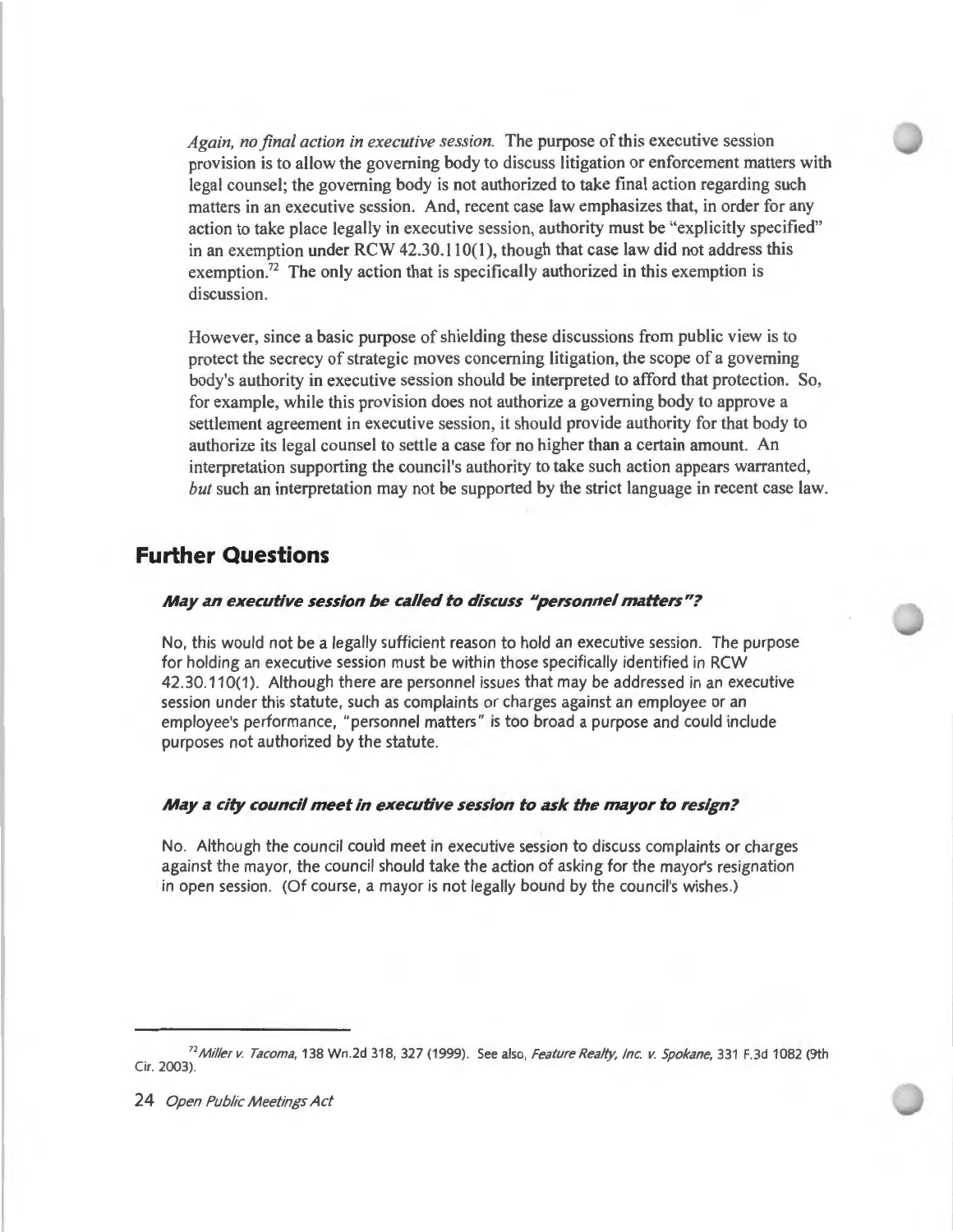#### *May the board of a special purpose district meet in executive session at a special meeting if the notice of the special meeting did not identify that an executive session would be held?*

Yes. The prohibition in RCW 42.30.080 on taking final disposition on any matter not identified in the special meeting notice does not apply to holding an executive session, because that does not involve final disposition on any matter. The board is already prohibited from taking final action in an executive session. Nevertheless, from a policy standpoint, the notice should identify the executive session if the board knows at the time of giving the notice that it will be meeting in executive session at the special meeting.

#### *If three members of a seven-member city council interview candidates for a council vacancy, must those interviews be open to the public?*

Yes. Although they do not represent a quorum of the council, the three councilmembers would be acting on behalf of the entire council in conducting these interviews. As such , they would be considered a " governing body " subject to the Act. Since interviews by a governing body of candidates for appointment to elective office must occur in an open meeting (RCW 42.30.110(1)(h)), this three-member committee may not meet in executive session for the purpose of interviewing the candidates.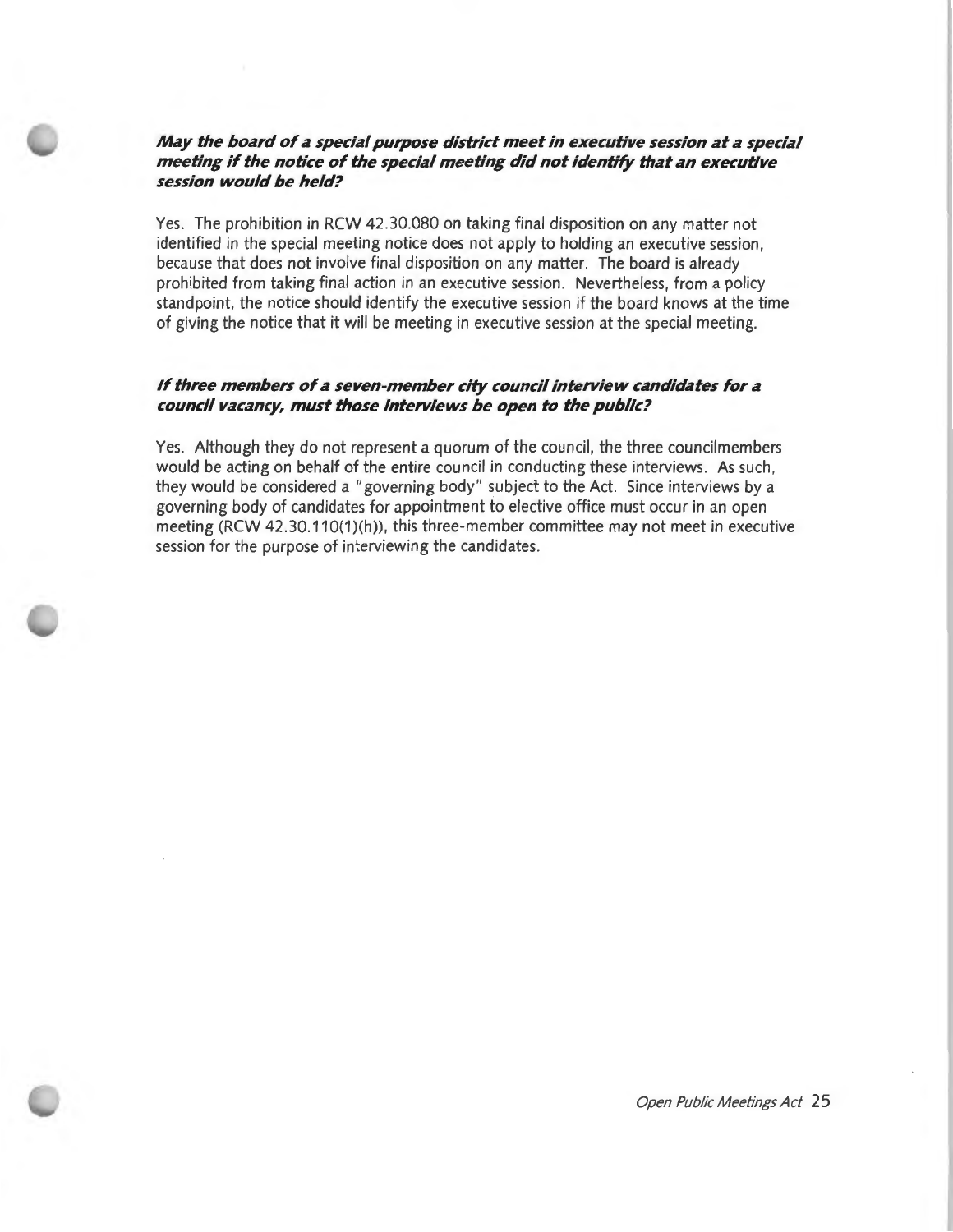### **What Meetings Are Exempt from the Act?**

RCW 42.30.140 sets out four situations where a governing body may meet and not be subject to any requirements of the Open Public Meetings Act. That statute provides that the Act does not apply to:

• *The proceedings concerned with the formal issuance of an order granting, suspending, revoking, or denying any license, permit, or certificate to engage in any business, occupation, or profession or to any disciplinary proceedings involving a member of such business, occupation, or profession, or to receive a license for a sports activity or to operate any mechanical device or motor vehicle where a license or registration is necessary;* 

This provision, for the most part, has little, if any, application to any city, county, or special district governing body. One type of proceeding where it has been used is where a city provides for a hearing before revoking a business license.<sup>73</sup>

• *That portion of a meeting of a quasi-judicial body which relates to a quasi-judicial matter between named parties as distinguished from a matter having general effect on the public or on a class or group;* 

This exception applies when a governing body is acting in a quasi-judicial capacity.<sup>74</sup> Typically, a city or county governing body is acting in a quasi-judicial capacity in certain land use actions such as site-specific rezones, conditional use applications, variances, and preliminary plat applications. Other examples include the civil service commission when it is considering an appeal of a disciplinary decision and the LEOFF disability board when it is considering an application for disability benefits.

<sup>&</sup>lt;sup>73</sup>See Cohen v. Everett City Council, 85 Wn.2d 385, 386 (1975).

<sup>&</sup>lt;sup>74</sup>The courts have employed a four-part test to determine whether a matter qualifies under the quasi-judicial action exemption from the Open Public Meetings Act (RCW 42.30.140(2)): (1) whether the action is one a court could have been charged to determine; (2) whether it is one historically performed by courts; (3) whether it involves the application of existing law to past or present facts for purposes of enforcing or declaring liability; and (4) whether it resembles the ordinary business of courts more than that of legislators or administrators. Raynes *v.* Leavenworth, 118 Wn 2d 237, 244 (1992). See also, RCW 42.36.010 (definition of quasi-judicial land use actions, for purposes of the<br>appearance of fairness doctrine); *The Appearance of Fairness Doctrine in Washington State*, MRSC Report N (January 1995), at 6-8 (discussion of quasi-judicial land use actions).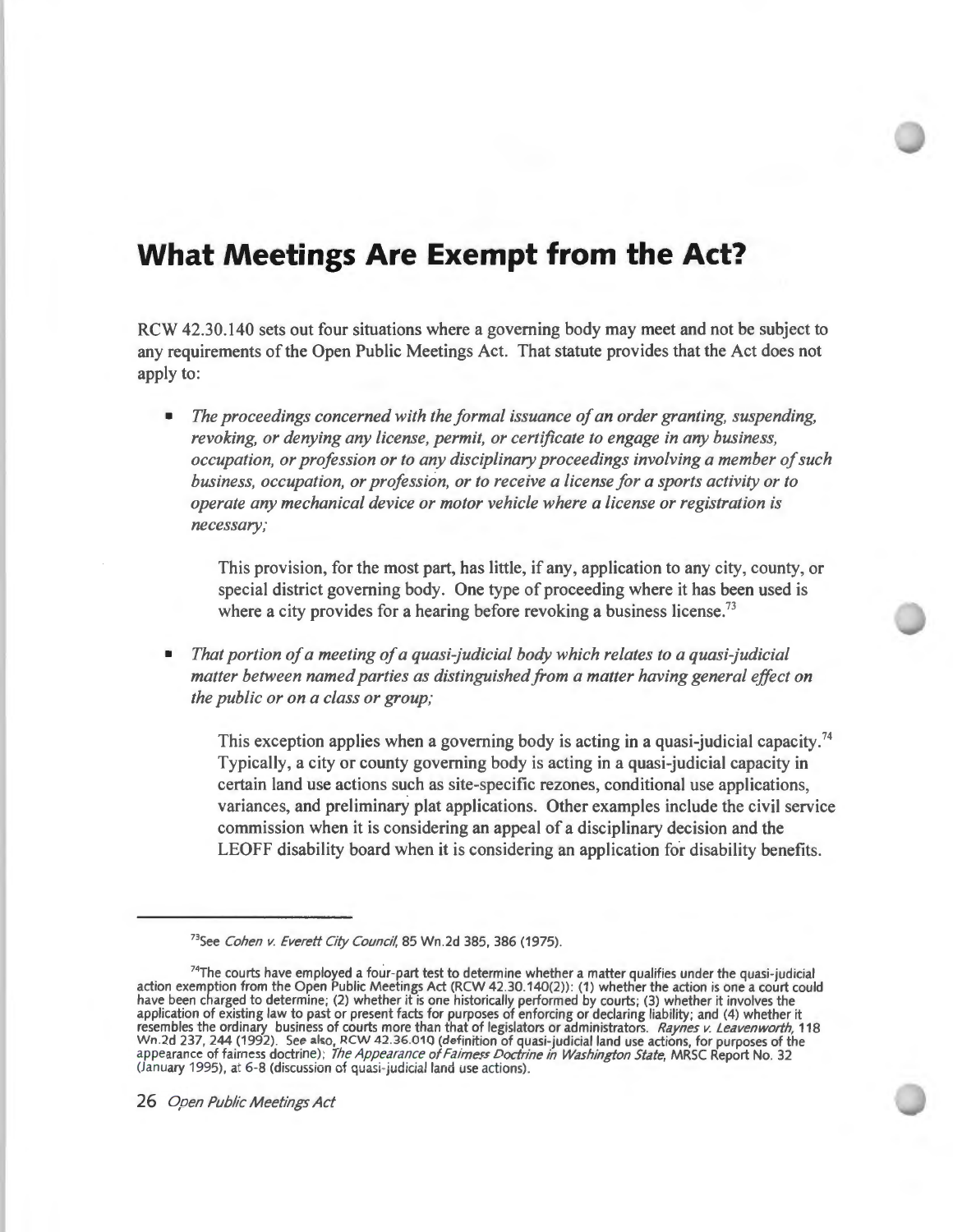However, where a public hearing is required for a quasi-judicial matter, only the deliberations by the body considering the matter can be in closed session.

• *Matters governed by chapter 34.05 RCW, the Administrative Procedures Act;* 

This exception has no application to cities, counties, or special purpose districts.

• *Collective bargaining sessions with employee organizations, including contract negotiations, grievance meetings, and discussions relating to the interpretation or application of a labor agreement; or (b) that portion of a meeting during which the governing body is planning or adopting the strategy or position to be taken by the governing body during the course of any collective bargaining, professional negotiations, or grievance or mediation proceedings, or reviewing the proposals made in the negotiations or proceedings while in progress.* 

The language of this exception is basically self-explanatory.<sup>75</sup> However, the term "professional negotiations" must be interpreted in the context of collective bargaining; it should not be interpreted to apply generally to negotiations for professional services.

### **Further Questions**

#### *Does the Open Public Meetings Act require thdt* **d** *civil service commission hedring regdrding* **d** *police officer's dppedl of disciplindry dction be open to the public?*

No, because such a hearing would fall under the exception from the Act in RCW 42.30.140(2) for quasi-judicial matters. However, since RCW 41.12.090 requires that such a hearing be public, the Act's exemption does not apply. The commission may nevertheless deliberate in private.

#### *Must the city council give dny notice under the Act when it is meeting to discuss*  the strategy to be taken during collective bargaining with an employee union?

No. Under RCW 42.30.140(4), this meeting is exempt from the Open Public Meetings Act. The council may therefore meet without notifying anyone. Of course, each of the councilmembers should be notified.

<sup>&</sup>lt;sup>75</sup>City, county, and special district governing bodies should be aware that this exemption from the Act does not<br>121 protect from public disclosure documents that are introduced at such a meeting. ACLU of WA v. City of Se Wn . App. 544 (2004).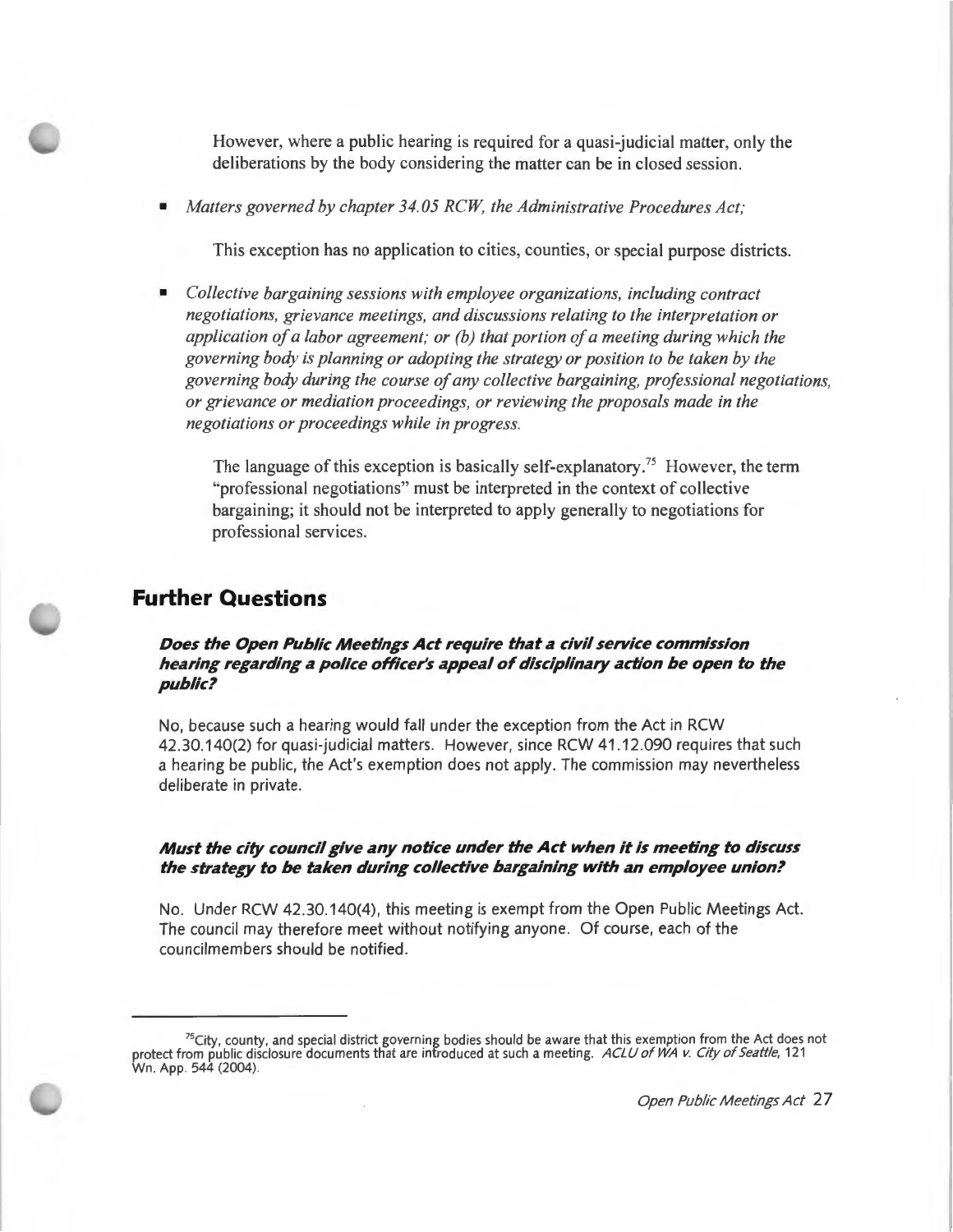# **What Are the Penalties for Violating the Act?**

The only avenue provided by the Open Public Meetings Act to enforce its provisions or to impose a penalty for a violation of its provisions is by an action in superior court. "Any person" may bring that action in superior court. If a superior court determines that a violation has occurred, liability may be imposed as follows:

• *Individual liability.* Members of a governing body who attend a meeting where action is taken in violation of the Act are subject to a \$100 penalty *if* they attend with knowledge that the meeting is in violation of the Act.<sup>76</sup> Violation of the Act is not a criminal offense. The penalty is assessed by the superior court, and any person may bring an action to enforce the penalty.

Also, a knowing or intentional violation of the Act may provide a legal basis for recall of an elected member of a governing body, although recall is not a penalty under the Act.<sup>77</sup>

• *City, county, or district liability.* The city, county, or district is liable for all costs, including reasonable attorney fees. 78

However, if a court determines by written findings that an action for violation of the Act was "frivolous and advanced without reasonable cause," a city, county, or district *may* be awarded reasonable expenses and attorney fees.<sup>79</sup>

In addition to the above, any person may bring an action by mandamus or injunction to stop violations of the Act or to prevent threatened violations.<sup>80</sup>

*Actions in violation of the Act are null and void.* Any ordinance, resolution, rule, regulation, order, or directive that is adopted at a meeting that does not comply with the Act, and any secret

<sup>76</sup>RCW 42.30.120(1).

(2001). <sup>77</sup>See Recall of Lakewood City Council, 144 Wn.2d 583, 586 (2001); In re Recall of Kast, 144 Wn.2d 807, 817

78RCW 42.30.120(2).

 $79$ Id.

80RCW 42.30.130.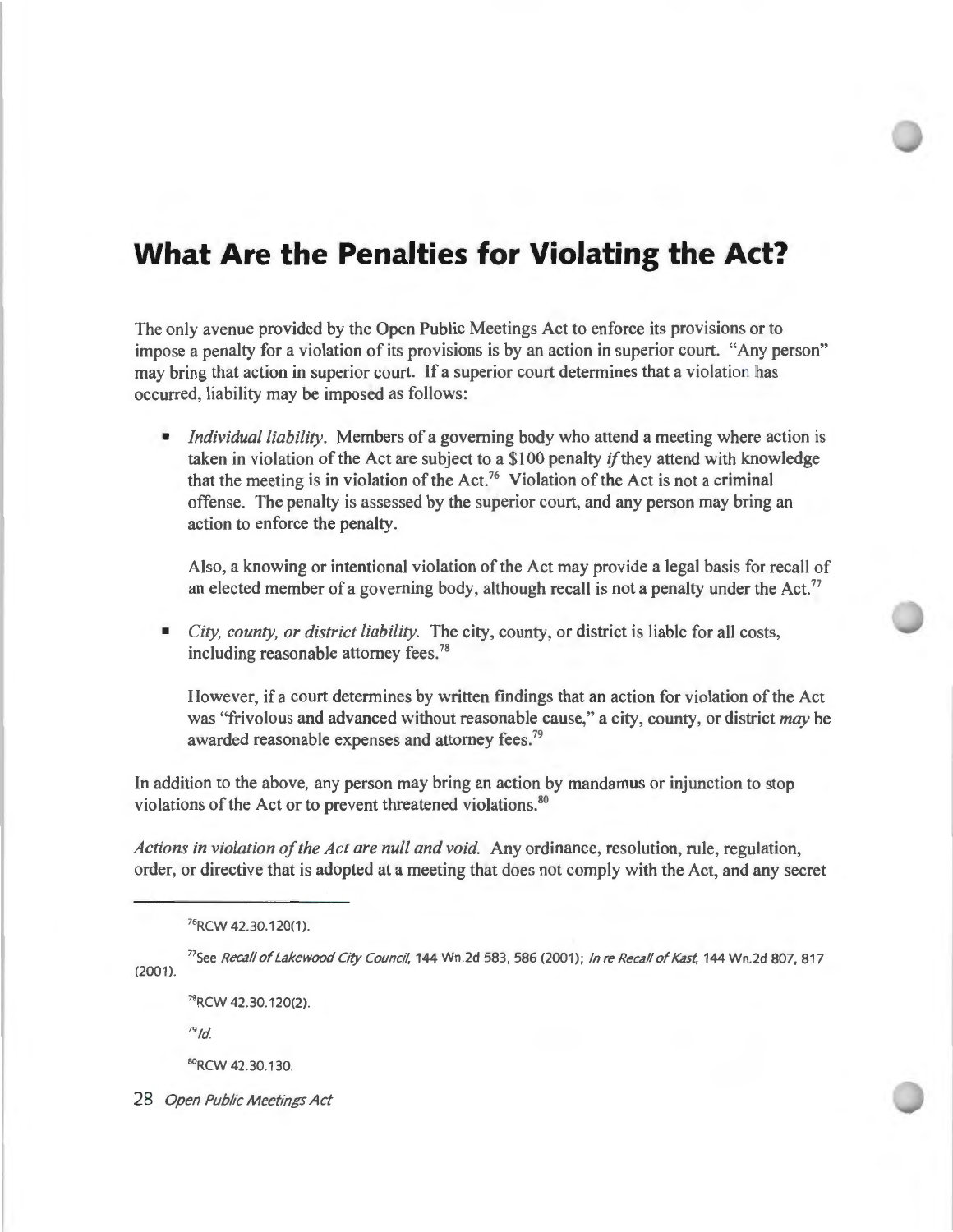vote taken, is null and void.<sup>81</sup> This does not, however, mean that a subsequent action that complies with the Act is also invalidated.<sup>82</sup> But, where action taken in open session merely ratifies an action taken in violation of the Act, the ratification is also null and void. 83

<sup>81</sup> RCW 42.30.060.

*<sup>82</sup>* OPAL *v.* Adams County, 128 Wn .2d 869, 883 (1996); Clark v. City of Lakewood, 259 F.3d 996 (9th Cir. 2001); see also, AGO 1971 No. 33 at 40.

<sup>83</sup> Clark v. City of Lakewood, 259 F.3d at \_\_, n. 10; see, Miller v. Tacoma, 138 Wn.2d at 329-31.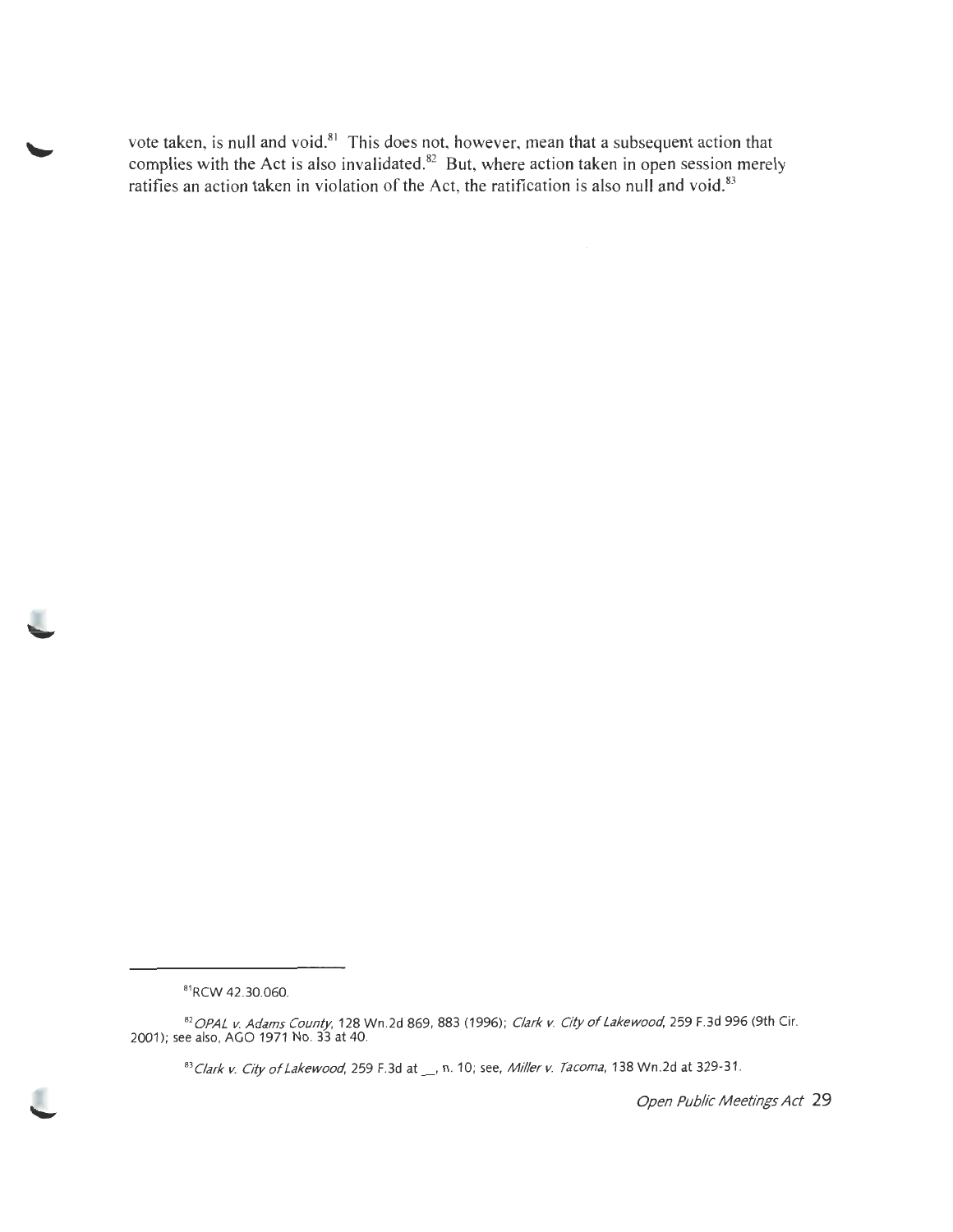# **Selected Cases and Attorney General Opinions**

AGO 1971 No. 33 - This AGO contains a comprehensive overview of the scope of the Open Public Meetings Act, as it was enacted in 1971. Although parts of the Act have been amended since 1971, much of it remains the same.

RCW 42.30.010 - Legislative Declaration (Purpose of Act)

- Cathcart v. Anderson, 85 Wn .2d 102 (1975).
- Equitable Shipyards v. State, 93 Wn .2d 465 (1980).

RCW 42.30.020 - Definitions

- West v. Wash. Ass'n of County Officials, 162 Wn. App. 120 (2011).
- Eugster v. City of Spokane, 110 Wn. App. 212, review denied, 147 Wn.2d 1021 (2002).
- Wood v. Battle Ground School District, 107 Wn. App. 550 (2001).
- Clark v. City of Lakewood, 259 F.3d 996 (9th Cir. 2001).
- Miller v. City of Tacoma, 138 Wn.2d 318 (1999).
- Improvement Alliance v. Snohomish Cy., 61 Wn. App. 64 (1991).
- Refai v. Central Wash. Univ., 49 Wn. App. 1 (1987), review denied, 110 Wn .2d 1006 (1988).
- Estey v. Dempsey, 104 Wn .2d 597 (1984).
- AGO 2010 No. 9.
- AGO 2006 No. 6.
- AGO 1986 No. 16-Applicability of Open Public Meetings Act to a committee of the governing body.

RCW 42.30.030 - Meetings Declared Open and Public.

• AGO 1992 No. 21 .

RCW 42.30.040 - Conditions to Attendance Not to be Required.

30 Open Public Meetings Act

• AGO 1998 No. 15.

RCW 42.30.060 -Actions in Violation of Act Are Null and Void.

- •Eugster v. City of Spokane, 128 Wn. App. 1 (2005).
- Eugster v. City of Spokane, 110 Wn. App. 212, review denied, 147 Wn.2d 1021 (2002).
- Recall of Lakewood City Council, 144 Wn .2d 583 (2001).
- OPAL v. Adams County, 128 Wn .2d 869 (1996).
- Snohomish County lmprov. Alliance v. Snohomish County, 61 Wn. App. 64 (1991).
- Henry v. Oakville, 30 Wn. App. 240 (1981).
- Slaughter v. Fire District, 50 Wn. App. 733 (1988).
- Mead School Dist. v. Mead Education Assoc., 85 Wn .2d 140 (1975).

RCW 42.30.070 - Time and Places for Meetings -Emergencies

- In re Recall of Roberts, 115 Wn.2d 551 (1990).
- Teaford v. Howard, 104 Wn .2d 580 (1985)
- Mead School Dist. v. Mead Education Assoc., 85 Wn .2d 140 (1975).
- AGO 1992 No. 21 .

#### RCW 42 .30.080 - Special Meetings

- Estey v. Dempsey, 104 Wn.2d 597 (1985).
- Dorsten v. Port of Skagit County, 32 Wn. App. 785 (1982).
- Kirk v. Fire Protection Dist, 95 Wn .2d 769  $(1981)$ .

RCW 42.30.110 - Executive Sessions

- Recall of Lakewood City Council, 144 Wn .2d 583 (2001).
- Miller v. City of Tacoma, 138 Wn.2d 318 (1999).